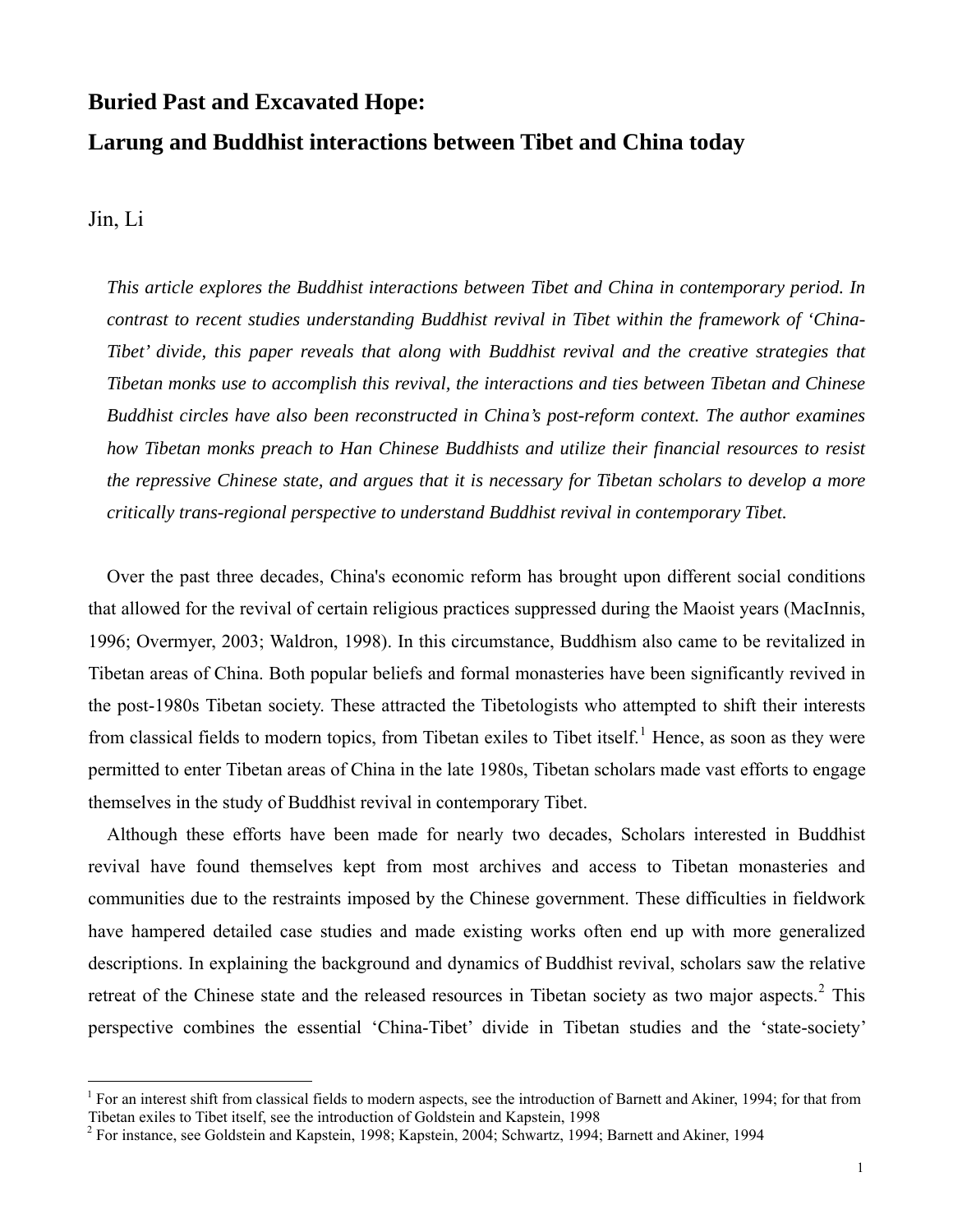dichotomy that derives from the controversial civil-society paradigm in China studies.<sup>[3](#page-1-0)</sup> Such a revived form of Buddhist institution and culture can be considered the reflection of the wider revival of Tibet itself.<sup>[4](#page-1-1)</sup>

In this circumstance, the relationship between Tibetan Buddhists and the Chinese state has become the most important topic in existing research engaging Buddhist revival. Tibetan Buddhists are reported to be involved in various forms of resistance to the Chinese government, which is particularly reflected by intermittent rebellions led by Tibetan monks and monasteries. Although this politicization of religion was once more confirmed by the recent protest in Lhasa in March 2008, whether and to what degree this political resistance involves significance and purpose of Tibetan independence is highly disputed. The complexity of differentiating independence ideology from the politicized anti-state Buddhism was typically reflected in Ronald Schwartz's work, in which he discussed how Lhasa Tibetans used Buddhist rituals to express their political opposition to the Chinese state in 1987-1989 demonstrations. Although he emphasized that for Tibetan Buddhists, ethnic opposition to Han Chinese people is merely a byproduct of their political opposition to the Chinese government,<sup>[5](#page-1-2)</sup> he still implied that Buddhism has become 'a nationalistic political form' in Tibetan areas of China:

The monasteries represent the reappearance of a Tibetan civil society, outside state control, that had lain submerged for two decades. The [China's] reform opened a space in Tibetan society for the re-creation of the one cohesive institution that Tibetans are able to identify as their own. As such, the monasteries have come to signify Tibetan nationhood and survival, and thus have become the principal battleground for Tibetan resistance to the Chinese state. (Schwartz, 1994: 17)

An effort to combine the 'China-Tibet' and 'state-society' dichotomy was made in above text to examine Buddhism in contemporary Tibet. As the representation of both Tibetan civil society and nationhood, Tibetan monasteries were seen and understood by Schwartz as things that have multifaceted dimensions in religion, politics, and also nationalism. Schwartz argued that it is the

<span id="page-1-0"></span> $3$  From the 1980s, considerable works in China studies in the U.S focused on whether and how the civil-society paradigm can help explain the past and present history of China. For the background and topics of these works and debates, see *Modern China*'s special issue in April 1993. 4

<span id="page-1-1"></span>Vincanne Adams pointed out the existence of a stereotypical image that sees pre-Mao Tibet as universally religious in EuroAmerican culture (1996: 515). Since Buddhism is often deemed as the most important, if not the only, identity of Tibetan people, it is not difficult to make a connection between Buddhist revival and the revival of Tibet. For this Orientalistic conception, see also Bishop, 1989; Lopez, 1998

<span id="page-1-2"></span><sup>&</sup>lt;sup>5</sup> I admit that ethnic tension, along with the liberalized policy and Han Chinese immigration to Tibet, has become an increasingly serious issue in Tibetan areas of China, but this is beyond the empirical and theoretical reflections I want to discuss in this paper.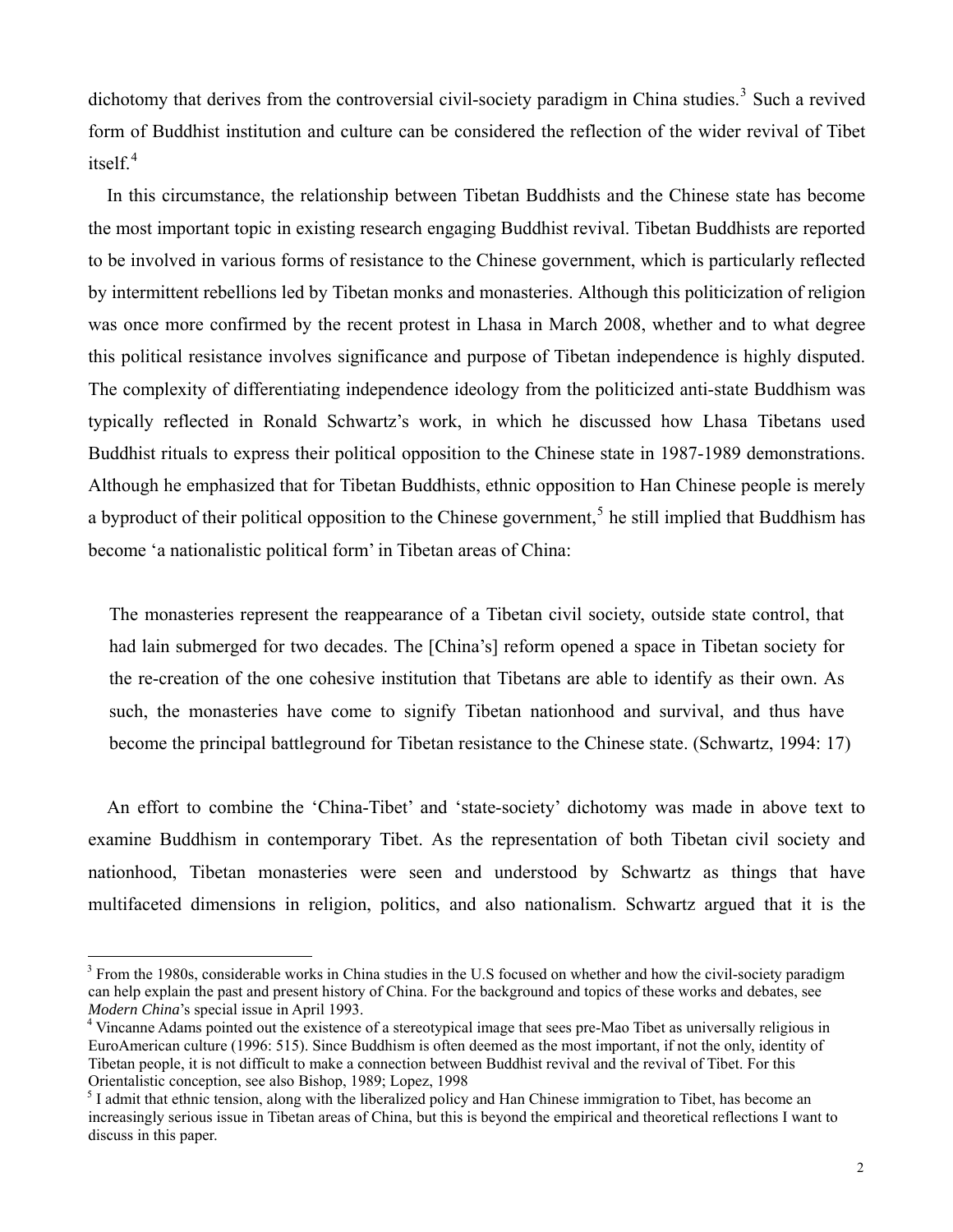Chinese state's suppression that leads to the politicization of Buddhism, which has reduced Tibetan Buddhism "to its starkest and simplest term" (1994: 69). But several other scholars, based on their observations and fieldwork in different places, have pointed out that apolitical and advanced Buddhism are also practiced in Tibetan areas of China (Goldstein and Kapstein, 1998; Kapstein, 2004). In many monasteries outside Lhasa, monks concentrate on Buddhist affairs and have few interests in political issues. They rebuild their monasteries, cultivate new teachers, and reconstruct the Buddhist inheritances lost in China's Cultural Revolution. Although they take on the cultural leadership of Tibetan communities again by remaking the traditional patron-client relationship with lay Tibetans, many consciously eschew sensitive topics that may land them in political trouble. These evidences challenge Schwartz's observation in Lhasa and the widely held conception that the 'authentic Tibetanness' of religion and spirituality has been destroyed in Tibetan areas of China. Behind these efforts exists a new way to find the religious aspect of Buddhist revival and its relations with China's political repression: Religion in this sense is not existent *for* resistance; its existence that contrasts with the secular state *becomes* a kind of resistance itself.

However, the works that emphasize Tibetan monasteries in post-revival society as 'Buddhist' have the same flaw as those that label them as 'politicized': Both overlook how Buddhist ties and identities are able to spread across national and ethnic boundaries, a characteristic that makes religious group essentially different from modern nationalistic community (Anderson, 1983). In fact, the dissemination of Buddhism across different ethnic groups and polities in Inner and East Asia is often used as evidence to prove the higher status of Buddhist Tibet as religious 'teacher', particularly in respect to the complicated relationship between Tibetan hierarchs and China's rulers.<sup>[6](#page-2-0)</sup> However, this inter-penetration and inter-dependence between Tibet and China via Buddhism has been entirely neglected in works dealing with post-1959 period, though we term the current religious revival is as 'Buddhist'.

Buddhist interactions between Tibet and China accompanied Tibetan nationalism in most of the 20th century. Republican Chinese made substantial efforts to establish Buddhist ties between Tibetan and Chinese Buddhist circles (Tuttle, 2004; Welch, 1968), and in the Communist period, some Tibetan monks vigorously preached Buddhism in China until the mid-1960s (Welch, 19[7](#page-2-1)2: 19).<sup>7</sup> Although these

<span id="page-2-0"></span><sup>6</sup> Based on different background and positions, historians tend to have different attitudes toward the nature of this 'teacherstudent' relationship. Scholars in China studies often deal with the relationship within a multi-imperial system that admits the dominant status of Manchu/China in surrounding regions, but Tibetan scholars tend to emphasize that Buddhist Tibet as teacher seized a higher status than the student Manchu/China. It is interesting to compare these differences with James Hevia's discussion on the controversies around the historical records of the meetings between Qing emperors and Tibetan and Mongolian Lamas. Hevia showed how Qing and Tibetan sides ironically read a single set of facts in two opposite ways, see Hevia, 1995, chapter 2

<span id="page-2-1"></span> $<sup>7</sup>$  One useful differentiating technique was to reject the status of these Tibetan monks who served the Chinese government as</sup> 'real Buddhists', but Welch has revealed for us how Buddhist compassion was intertwined with the ideas of Communist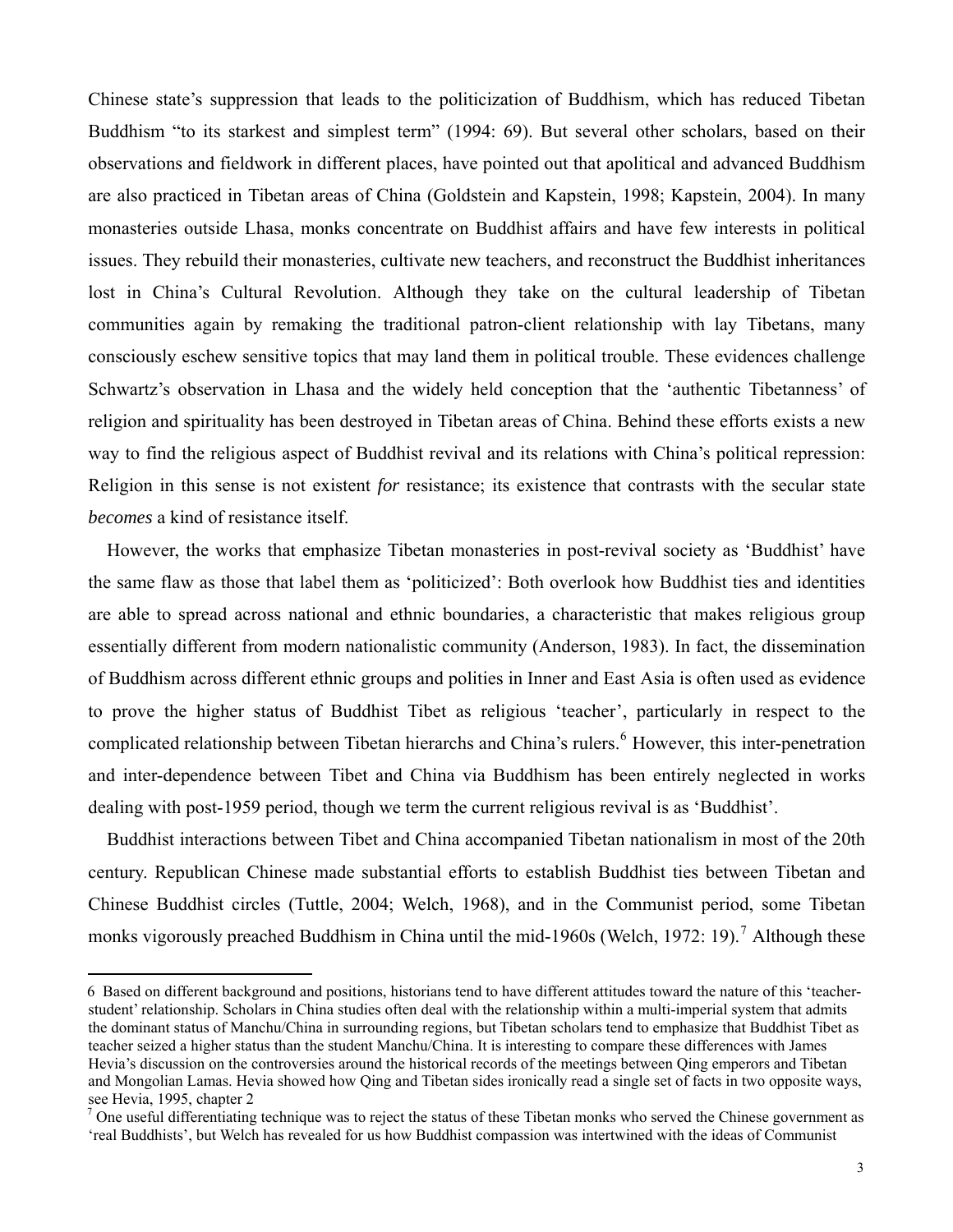Buddhist relations might be interrupted when the Cultural Revolution destroyed both Tibetan and Chinese Buddhist society, particularly given that there were customs that separated the two sides in past convention,<sup>[8](#page-3-0)</sup> some scholars have pointed out that, in a post-reform context that allows migration and the flow of economic resources, Tibetan Buddhism is becoming remarkably popular in contemporary China (Kapstein, 2004; Birnbaum, 2003; Tuttle, 2004: 221-32).

This paper will examine this new trend that began in the late 1980s and has thrived in the past decade. By illustrating Larung Academy in Sertar County, Sichuan Province, I will discuss how Tibetan monks creatively preach to Chinese Buddhist circles and utilize their social network and financial resources to resist the repressive Chinese state. As an important path connecting Tibet and China in past and present, Tibetan areas of Sichuan Province, particularly Ganzi Tibetan Autonomous Prefecture, are where Tibetan monks most actively develop their relations with Han Chinese people. These observations point not only to the complexity of Buddhist revival in Tibetan areas where cross-cultural factors are involved in and intersect with the "state-society" relationship but also to the many ways of understanding the monks' creative strategies.

Larung has been known as one of the most renowned Tibetan monasteries that have kept consistent interests among scholarly works (Germano, 1998; Kapstein, 2004). As the largest and most successful monastery in Tibetan areas of China, Larung's contribution to Buddhism and its resistance to the Chinese state are considered to be an example of the wider revival of Tibetan society and culture, the embodiment of Tibetan agency or "Tibetanness". Its strategies for revival, such as Rime movement (ecumenical movement) and Ter practice known to excavate the "hidden treasures" that were buried by ancient Lamas in Tibet's history, are also seen as effective ways of remaking Tibetan identities spatially and temporally. During my fieldwork, however, I discovered that Larung monks also use these socalled "Tibetan" methods to revive Buddhist ties with Han Chinese people. Thus, there exists a challenge regarding how to best develop a more critical trans-regional perspective to understanding Larung and Buddhist revival in contemporary Tibet. I want to argue that in existing Tibetan scholarship on religious revival, there is a lack of engagement with the ways in which Buddhism is able to spread across national and ethnic boundaries. Moreover, unlike the earlier patterns between Tibetan ecclesiastical powers and the Chinese imperial court in the previous centuries, the current Buddhist interactions involve increasing amounts of Tibetan monasteries and Chinese adherents, which leads to the formation of a 'religious market' characterized by a competition for Chinese adherents and their financial resources. It is therefore reasonable to ask in what ways this competition will change the

liberation, see Welch, 1972: 267-297.

<span id="page-3-0"></span><sup>8</sup> See Tuttle, 2004: 26-28.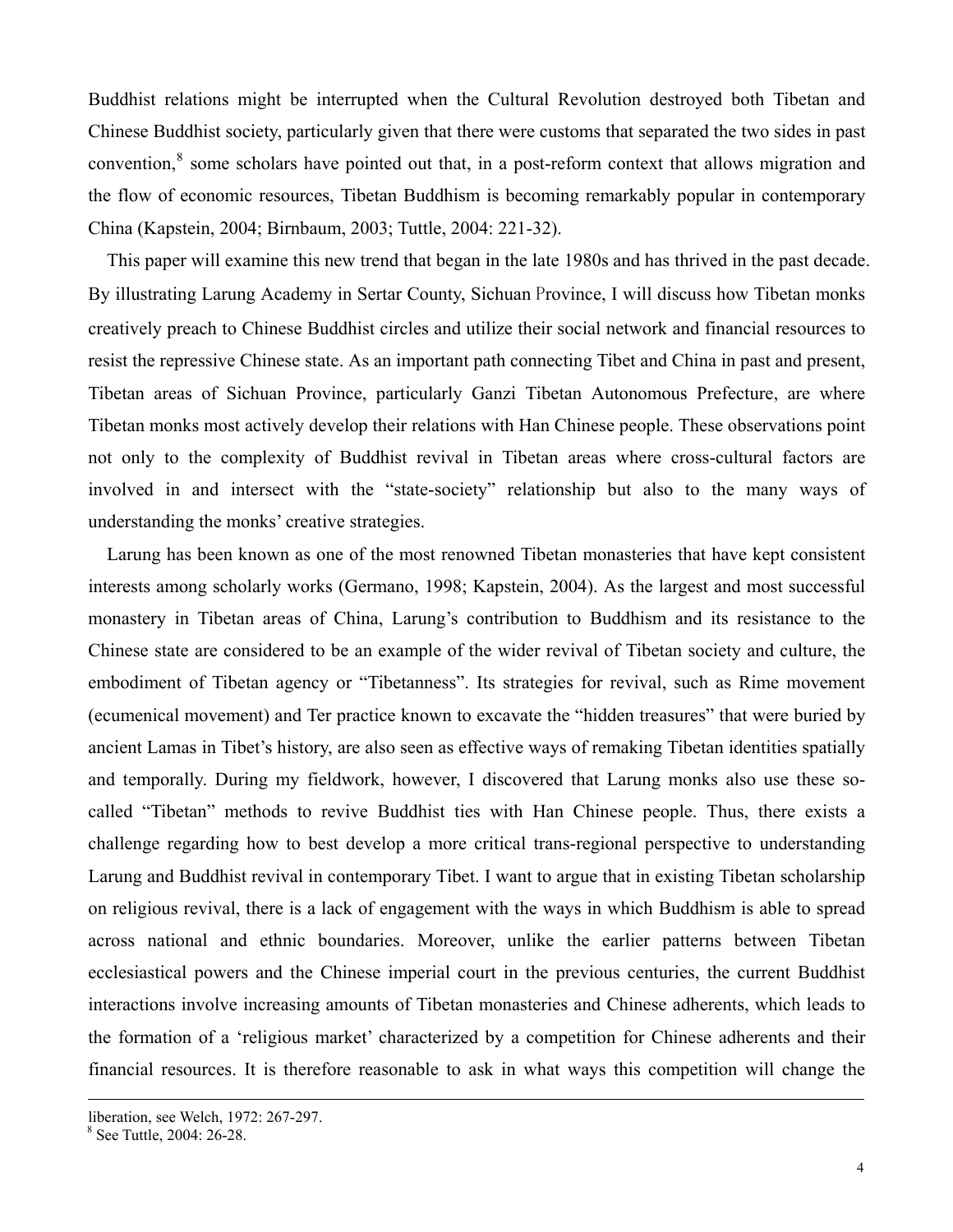power relations between Tibetan and Chinese Buddhists in what is typically termed as a 'teacherstudent' or 'priest-patron' relationship, and in what ways will such dynamics influence the future of Sino-Tibetan relationships?

#### **Revived Tibetanness: Khenpo Jikphun and his Larung Academy**

 $\overline{a}$ 

One of the most impressive phenomena in Buddhist revival in Tibetan areas of China is the sharp contrast between political Tibet (current TAR) and ethnographic Tibet, the region consisting of the Tibetan areas of Sichuan, Qinghai and Yunnan Province. Compared with Lhasa and other areas of TAR that are tightly controlled by the Chinese government, Buddhist societies have been rapidly revived in ethnographic Tibet in the past three decades. The monastic population over there has been as five times as that of TAR, $<sup>9</sup>$  $<sup>9</sup>$  $<sup>9</sup>$  and the most vigorous and populated monasteries are also more concentrated in</sup> ethnographic Tibet, despite the hierarchical tradition that monasteries in political Tibet often possessed a higher level of Buddhist pantheon of Tibet.<sup>[10](#page-4-1)</sup> Some Buddhist monasteries in Ganzi, for instance, have achieved a huge scale that only can be found within pre-1959 Tibet, one of which is Larung Academy established by Khenpo Jikphun in Sertar in 1980. After its establishment, Larung took a very few years to grow to the center of the Nyingma Sect in the entire Tibetan world in the mid-1990s. At its peak it had a population of estimated 8000-10000 residents, $11$  a number that approaches the size of supreme Drepung Monastery in Lhasa before the arrival of Chinese Communists (Goldstein, 1998: 20). This miracle attracted both mass media and professional scholars who are interested in exploring the cultural and social milieus of Buddhist revival in contemporary Tibet and the ways through which such revival has been accomplished. In these works, Khenpo's charismatic personality and leadership, Larung's well-designed educational system, and the religious need and fervor released from China's reform are thought as the rationales for Larung's success (Germano, 1998). The more lenient religious policies and

<span id="page-4-0"></span><sup>&</sup>lt;sup>9</sup> According to Kapstein, there are about 120 thousand clergies in Tibetan areas of China, and 100 thousand of them belong to monasteries outside TAR, see Kapstein, 2004: 263. The U.S. government estimates that the eastern Tibetan areas have over 100000 monks and nuns, quoted from Sautman and Dreyer. 2006: 21

<span id="page-4-1"></span><sup>&</sup>lt;sup>10</sup> After the centuries of centralization promoted in and around Lhasa, monasteries in political Tibet were much more wealthy and institutionalized than those in Kham, see Samuel, 1993; However, I do not want to cause a misconception that monasteries in TAR are prevented from current revival. For revival in Drepung, for instance, see Goldstein, 1998

<span id="page-4-2"></span> $11$  The accurate number was still uncertain even though it was reported in a range from 8000 to 10000 by western and Japanese media. In some more serious scholarly works, Matthew Kapstein mentioned that there were about 9300 residents in Larung at the time of his visit to Ganzi in July, 2000; see Kapstein, 2004: 251-252. David Germano gave us an earlier observation that there were about 1400 people in summer and 2000 in winter in the early 1990s, with an explosion to more than 10000 people during special events and assemblies, but he mentioned that Raoul Birnbaum thought it impossible; see Germano, 1998: 65, 172. Based on my fieldwork, I tend to agree with Kapstein and Germano's data, because even after 2001 crackdown and under population control, there are still 4000-5000 residents in Larung today. Sertar's officials also confirmed to me the number of about 8000-10000 people.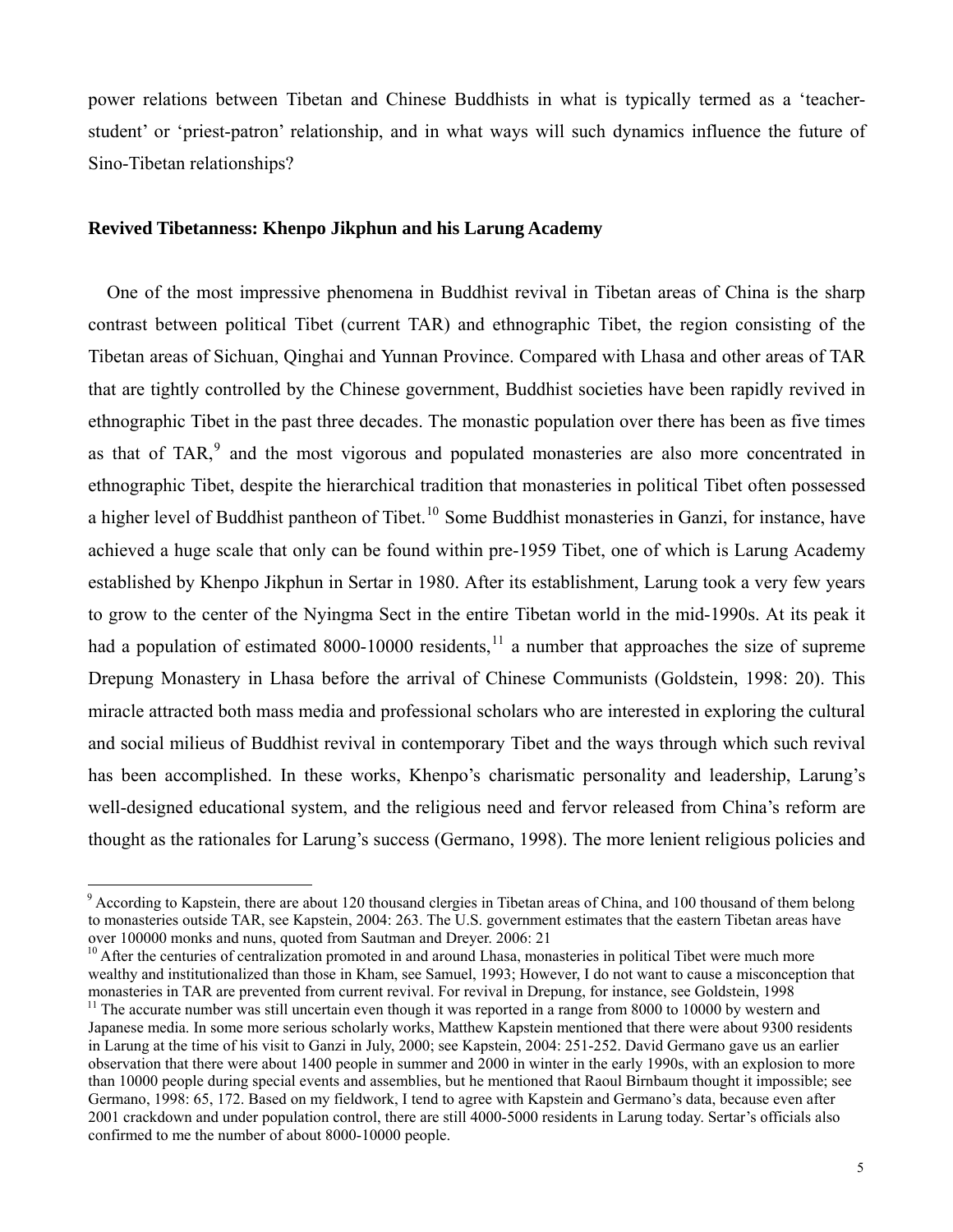control by the Chinese state in ethnographic Tibet and the relatively relaxed ambiance they create are also seen as important supportive factors (Kapstein, 2004).

Media reports and scholarly works on Larung

 $\overline{a}$ 

As the largest Buddhist community in Tibetan areas of China, Larung is extremely renowned for its contribution to the revival of Buddhist education and monasticism after the 1980s. Many Tibetan monks, nuns and lay people were attracted to come to Larung to make permanent residence. Its rapid growth and gigantic size inevitably caused the distrust from the Chinese government. In the 1990s, the situation was exacerbated after Khenpo made personal visits to the Dalai Lama in India and to western countries for Buddhist communication. As a result, in 2001, when China's religious policies became significantly conservative due to the activities of Falun Gong,<sup>[12](#page-5-0)</sup> Sertar's county government followed the dictations from Beijing, and destroyed thousands of monastic huts in Larung and expelled all the monks and nuns whose registered residence was not in Sertar.<sup>[13](#page-5-1)</sup> This crackdown was quickly reported and condemned by western media and international human rights campaigns (Liu and Mahakian, 2001; VOA, 2004; TPW, 2004). After this scandal, Larung was known in the international world as not only the leading center of Buddhist revival in contemporary Tibet, but also the site where China's suppression and Tibet's resistance repeatedly occurred.

Although the widespread interests in mass media were largely related to this political crackdown, the significance and contribution of Khenpo and Larung for Buddhist Tibet have been studied by Tibetan scholars in a professional way. David Germano first conducted his fieldwork in the early 1990s and systematically recounted Larung's development (Germano, 1998). He unfolded his discussion by focusing on Ter practice, which is a traditional Tibetan Buddhist way of claiming anciently orthodox inheritance by masters who have or are believed to have abilities to excavate the 'hidden Treasures (gter ma)' left by Padmasambhava. In Tibet's religious history, Padmasambhava was the primary master who first transmitted tantric Buddhism to Tibetan society in the 8th century. It is believed by Tibetan Buddhists that he foresaw the future persecution against Buddhists by the last emperor Langdarma in the 10th century and buried considerable scriptures, religious objects and relics to sustain the hope of

<span id="page-5-0"></span> $12$  During my fieldwork, many Chinese monks and local officials mentioned to me that another catalyst for crackdown was a media report, but nobody can explain which article it was and to what degree it influenced the event. Of all the rumors, the most frequently mentioned version is an inner-circulated article written by a Chinese journalist and sent to central government, which warned officials about Larung's gigantic size and extensive influence in Tibetan areas of China.

<span id="page-5-1"></span><sup>&</sup>lt;sup>13</sup> In order to increase government control, Chinese Buddhist Association prescribes that any monastery can only accept the monk whose registered residence is in the same province as that of the monastery, unless there is no temple or monastery in the province to which that monk belongs. See Welch, 1972: 120-21; Goldstein discussed the similar problem in Drepung, Lhasa, see Goldstein, 1998: note 32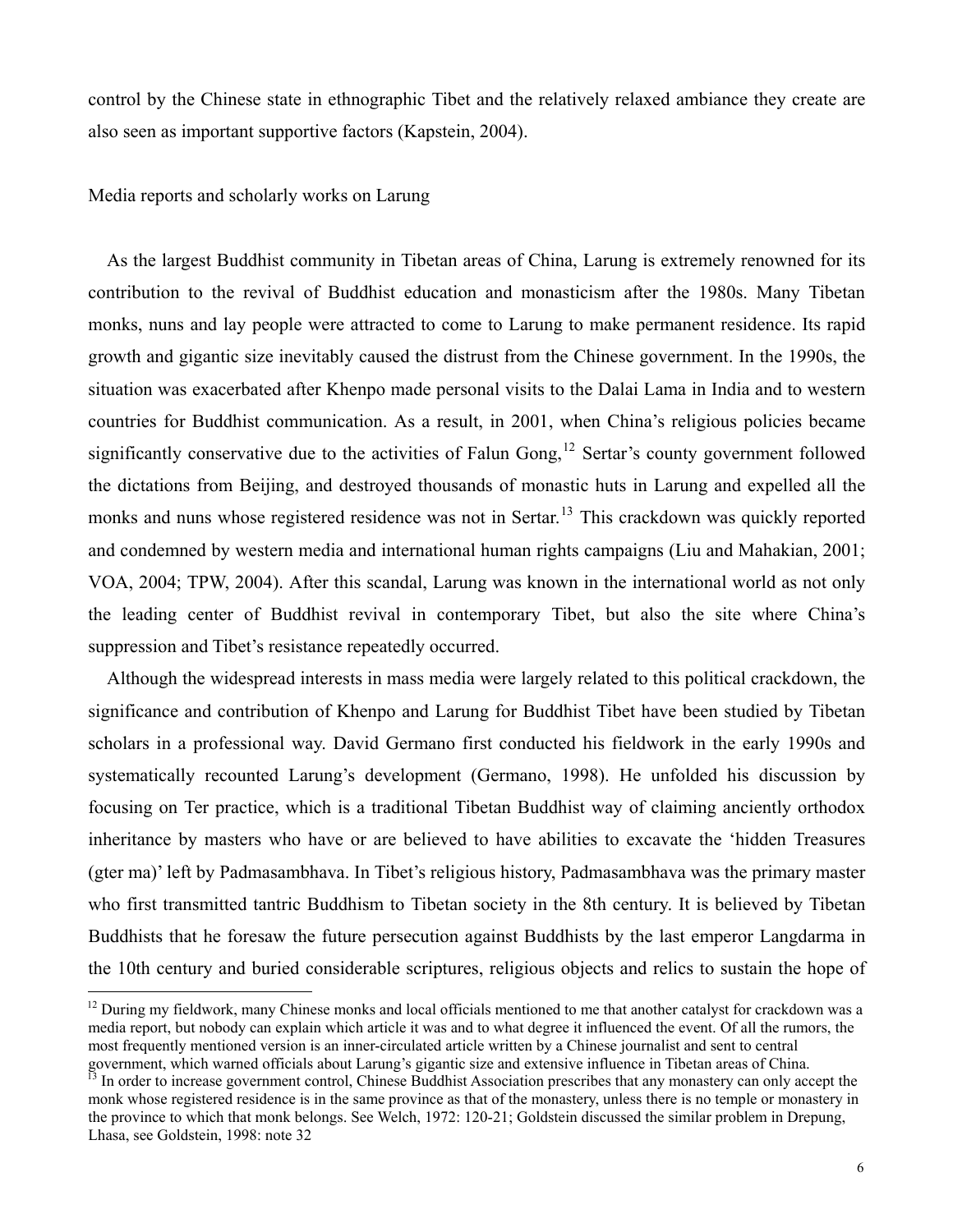Buddhism in Tibet. These treasures are considered to have various forms, ranging from objects hidden in secret places such as lakes, earths, caves and forests, to incorporeal wisdom in one's spiritual mind. It is widely known that Padmasambhava's 25 main disciples and their incarnations are commissioned to rediscover these treasures when time becomes matured in the following history. These masters who have abilities and power to unearth hidden treasures are known as 'Terton' in Tibet.<sup>[14](#page-6-0)</sup>

Khenpo Jikphun is revered as one of the most outstanding Tertons in contemporary Tibet (Gyatso, 1996: 148). He was born in Sertar in 1933 and is revered by his adherents as the incarnation of Lerab Lingpa, a famous Sertar's Terton who was invited to Lhasa to teach Buddhism for the 13th Dalai Lama in the late 19th century. This relationship legitimates Khenpo's status as a Terton in this life and his endeavors to discover various Ter treasures after he established Larung. Even though these Ter treasures are usually embodied within the forms of statue or text, all other ritual practices, Buddhist assemblies and pilgrimage activities that follow a Ter excavation often help a Terton and his monastery to attract numerous adherents and abundant donations in an effective way.

In his work, Germano examined how the establishment and development of Larung were closely related to Khenpo's Ter excavations in and around Sertar. When the end of China's Cultural Revolution allowed monastery reconstruction in the early 1980s, Khenpo chose Larung Valley as the site for his Buddhist academy, a valley which itself was told to be a Ter treasure according to an old prophetic hymn in Sertar's local doctrines and where Buddhists studying, meditating and practicing are able to maximize their merits. This feature helped Larung get more extensive and extraordinary reputation than other monasteries that were revived and reconstructed in the same period. In the following years, Khenpo dedicated his life to the reconstruction of Buddhist scholarship, the training of new qualified teachers and the purification of the monastic disciplines decayed during the Cultural Revolution. His endeavor was fervidly supported when the Chinese Communists had put all these religious enterprises and moral pursuits in an urgent demand. He also utilized the ideas and rhetoric of Rime movement to enlarge his influence in surrounding regions, which was a traditional ecumenical movement to unify the different Nyingma, Kagyu, Sakya and Gelug Sects (along with the native Bön religion) and to exclude any non-Tibetan elements. This Rime movement was previously used by monasteries in Eastern Tibet to resist the theocratic centralization of Gelug sect in Lhasa in the mid-19th century (Samuel, 1993:256- 63), but now it has been invoked in a new form to resist the authoritarian Chinese state. Khenpo shared his excavated treasures with all the major Buddhist sects and monasteries in nearby regions.<sup>[15](#page-6-1)</sup> These

<span id="page-6-0"></span><sup>&</sup>lt;sup>14</sup> For discussion of Ter and Terton, see Thondup, 1986; Gyatso, 1996.

<span id="page-6-1"></span><sup>&</sup>lt;sup>15</sup> Roughly 65 percent of the residents were Nyingma, 20 percent Kagyu, 10 percent Sakya, 5 percent Gelug, with a few from the Bon and Jonang lineages. See Germano, 1998: 65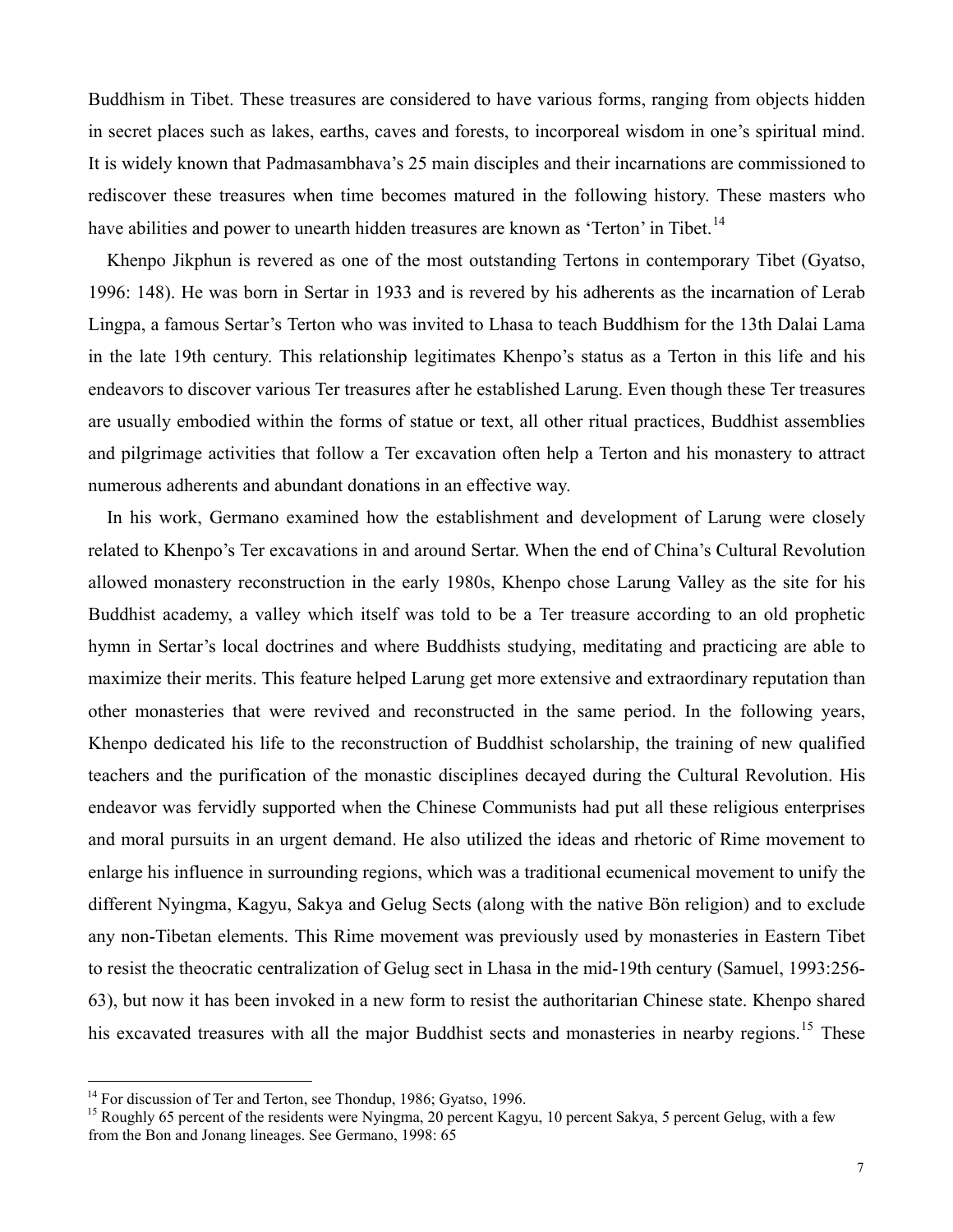Tibetan strategies helped him establish his charismatic leadership in Buddhist revival in Tibet.

Germano attempted to discuss and understand Larung's strategies in the historical depth of Buddhist Tibet, particularly in the thoughts and practices of the Nyingma Sect. The Nyingma was founded on the first batch of translation of Buddhist scriptures from Sanskrit to the Tibetan language in the 8th century. During the next three centuries of dark period, Nyingma monks as well as other Buddhist sects suffered from the harsh persecution by the King Langdarma and the political chaos following Tibetan Dynasty's demise. This predicament was lasted until the 11th century when the improvement of the conditions allowed Buddhist revival in Tibet. At that time, however, Nyingma monks began to be labeled as 'old school' because they held fast to the anterior translated works, while the other sects chose to import and legitimate a new turn of Indic scriptures. The way through which Nyingma monks reconstructed their destroyed lineages was Ter practice. It thus can be seen as a religious reaction to the interruption and discontinuity of Buddhism within the context of political repression and violence.

For Tibetan Buddhists who believe in reincarnation and the circle of life, it is not difficult to connect historical events with the political violence and social transformation in the Maoist era. The suppression by the Chinese state can be logically perceived as the latest reoccurrence of Langdarma's persecution. It therefore provides a background for Larung to promote realistic agenda through religious vision which harmonizes the historical and cosmological concepts shared by most monastic and lay Tibetans, and to activate the strongest repercussion among Tibetan communities. However, Khenpo never goes too far to confine his ambition and influence to pure religious affairs. He demands his disciples to ensure a peaceful environment for Buddhist education responsibly and not to be involved in political troubles. At least before 2001, the religious prosperity in Larung sharply contrasted with the volatile situation in Lhasa where religion was always saturated with political claims and suppressed by the Chinese state (Schwartz, 1994). In this way, Germano thought that Khenpo has contributed to another way of discovering Tibet's subjectivity and Tibetanness as well as an ideal of religious resistance to political violence, which is different from the politicization of Buddhism in Lhasa and political Tibet.

Thus, the contribution and significance of Larung are firmly understood within Tibetan's own history, culture and religion. This is also the way through which Tibetan scholars examine Ter practice, Rime movement and the wider revival of Buddhist Tibet. Although the presence of Chinese monks in Larung was noticed by Germano, he only paid his attention to the ethnic segregation between Tibetan and Chinese monks and saw the Chinese arrival as insignificant evidence that proves Khenpo's extensive reputation. This perspective that neglects the cultural relations between Tibet and China was typically reflected in his analysis on Khenpo's pilgrimage to Chinese Sacred Buddhist Mountains in 1987. In this trip, Khenpo excavated some Ter treasures and hid his own at Mountain Wutai, the main Pure Land of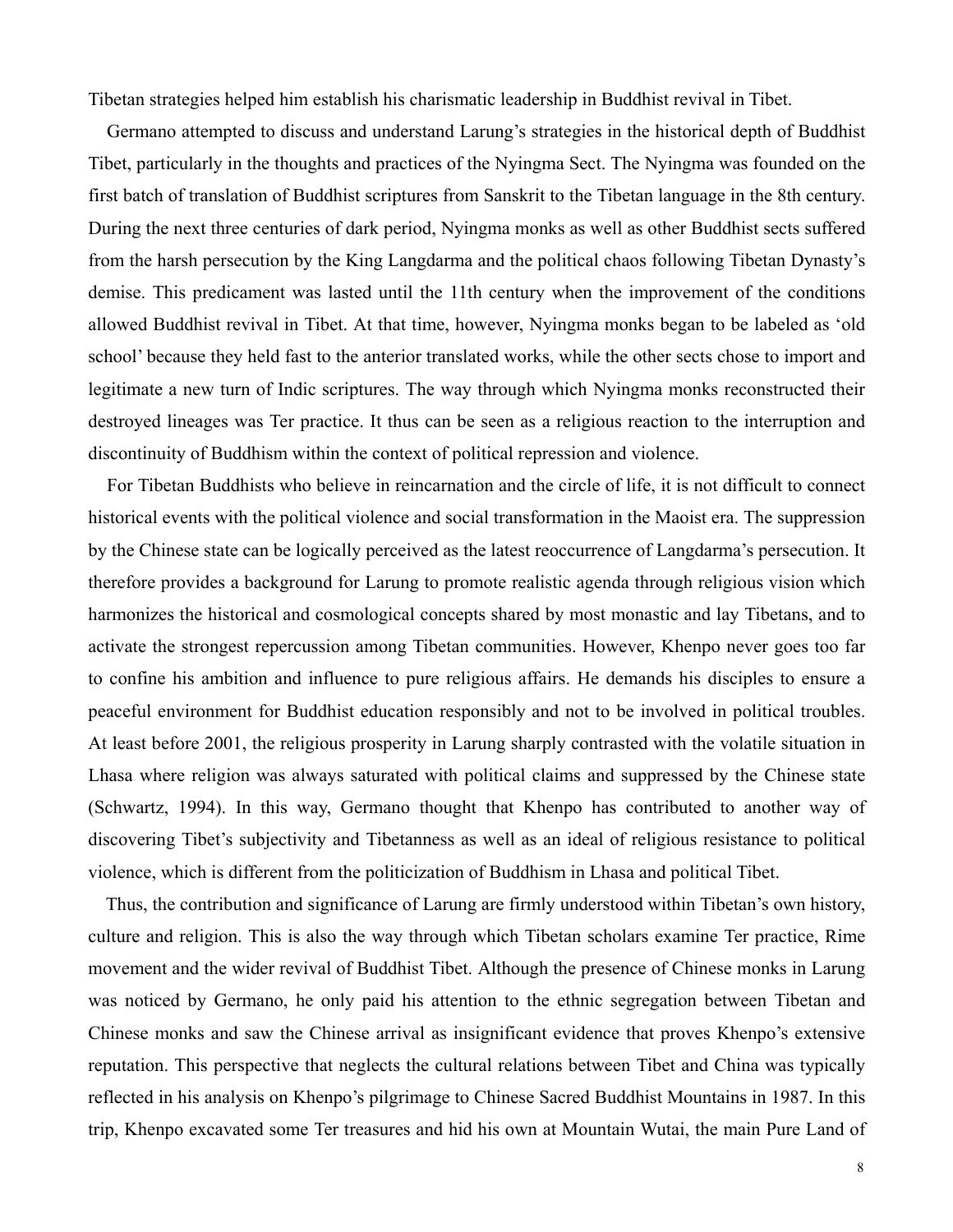the bodhisattva Manjusri, which reflected the history of Sino-Tibetan Buddhist communication. These Ter excavation and concealment on the Chinese side by a Tibetan lama was deemed by Germano as a symbolic counteraction to China's invasion and their discourses disparaging Tibetans as an uncivilized minority. Although he admitted and suggested that Khenpo's visit to Chinese Buddhist circles would help make 'a shared physical and symbolic space of resistance to government ideologies and practices crossing, at least intersecting, ethnic boundaries' (1998: 86), all the evidences showed that Germano did not think along with this way more deeply.

During my fieldwork<sup>[16](#page-8-0)</sup>, however, I discovered that this pilgrimage to Chinese Buddhist Mountains reflects an emerging trend and strategy that has been broadly maneuvered by Larung and other Tibetan monasteries in ethnographic Tibet. Although Larung's Chinese monks might be negligible in quantity and influence at the time when Germano did his fieldwork, the following years have witnessed their far-reaching significance and the Buddhist interactions between Larung and Chinese Buddhist circles. In this paper, I will examine how Khenpo's visit to Chinese Buddhist Mountains commenced a series of strategies to assimilate Chinese adherents and their financial resources, and how the resources have been used as an indispensible prop to help Larung monks resist the repressive Chinese state. Chinese donations provide sufficient funds for Tibetan Buddhists to solve the economic difficulty in developing a new type of scholarship-oriented 'mass monasticism', which is significant for current revival in the political environment in Tibetan areas of China. In this sense, the 'genuine Tibetanness' reflected from Khenpo's approach is not only embodied by the gigantic monastery size or the heroic resistance to the Chinese state of Larung. If there is really a sense of 'Tibetanness', it also includes a series of preaching strategies that strives for placing Buddhist Tibet in a wider geographical and social context.

## **Buddhist ties between Larung and China**

## Preaching Buddhism to China by Ter treasure

 $\overline{a}$ 

Although Ter practice is often considered by scholars as an effective way for Tibetan monks to revive and remake their ties with Tibetan history, in 1994, an important Ter treasure uncovered by Khenpo was ironically proclaimed to prepare for Chinese Buddhist circles. This treasure, known as Vajrasattva Treasure Ritual, was excavated from a lake in Qinghai Province. It was announced by Khenpo to his

<span id="page-8-0"></span> $16$  During my fieldwork in the summers of 2004, 2005 and 2008, I collected many Chinese language materials issued by Larung, which form the original materials of this paper. Although it will be interesting to compare these materials with those in Tibetan language, I believe that these Chinese language materials can still help scholars enlarge their views on Larung.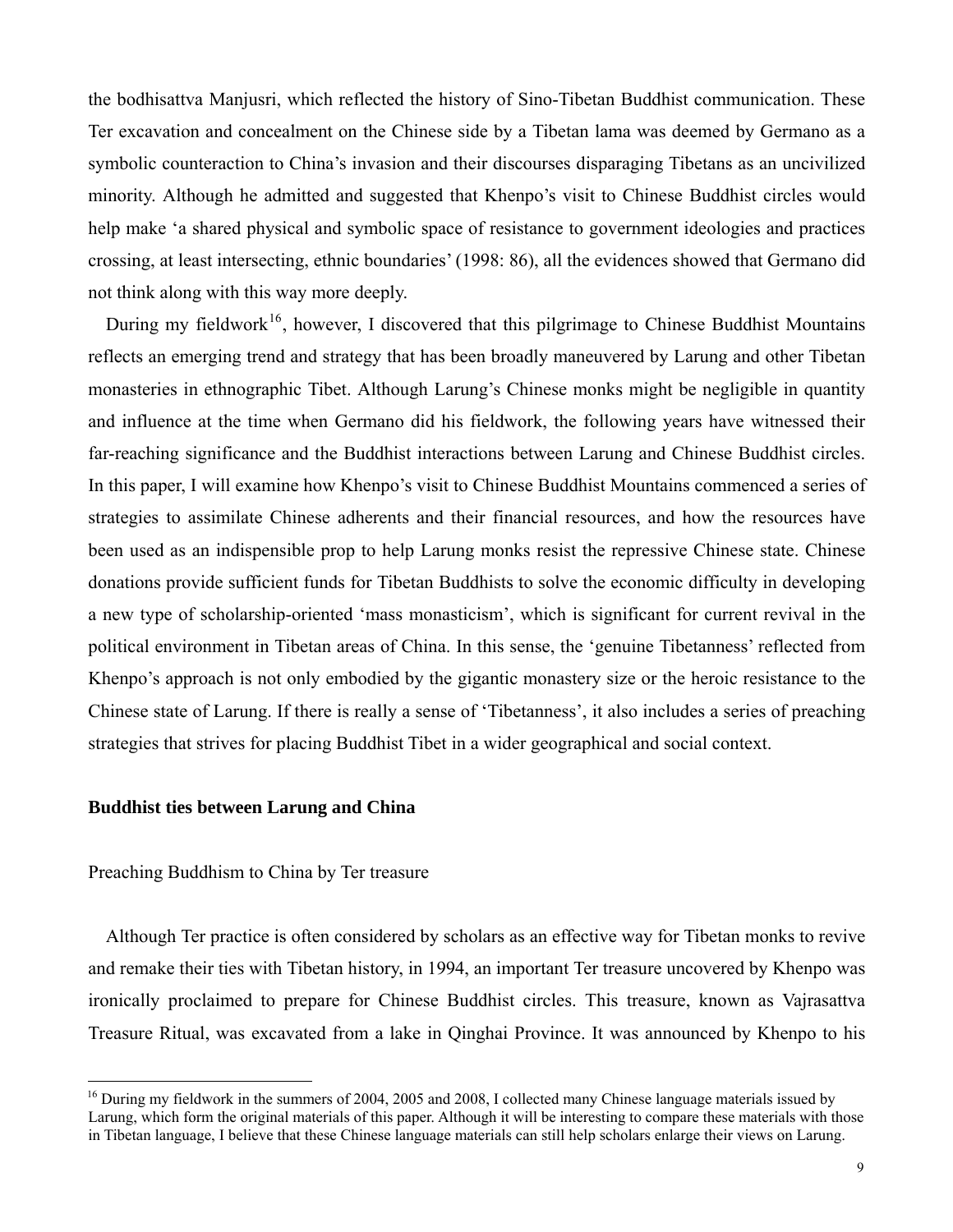Tibetan adherents that this treasure, according to the prophecy of Padmasambhava, 'has special benefits for the sentient beings of China'. Later, the ritual was quickly disseminated to Chinese cities and helped Larung gain its fame in Chinese Buddhist circles. In 1997, another Ter treasure called "Precious as-youwill pearl of Vajrasattva practice" and excavated from Khenpo's wisdom was told to be suitable for both Tibetan esoteric and Chinese exoteric Buddhists. After this excavation, Khenpo ordered his Chinese adherents to donate a crystal-made Vajrasattva figure and a recitation hall that matches the figure. When the architecture was accomplished on December 19th, 1997, a new requirement was put forward by Khenpo that Chinese adherents should subscribe an annual Vajrasattva Prayer Assembly for rewarding the patronage of the Vajrasattva in the future.<sup>[17](#page-9-0)</sup>

 Despite the formal requirement being argued to the Vajrasattva Prayer Assembly, the other three main annual assemblies in Larung are similarly successful in attracting Chinese offerings.<sup>[18](#page-9-1)</sup> Ultimate Bliss Prayer Assembly is designed for praying Amitābha to take rebirth in Western Pure Land, which is a tenet of the popular Pure Land Sect in Chinese Buddhist circles. Some publications in Larung prove that the similarities between tantric Buddhism and the Pure Land Sect are consciously inculcated by Khenpo and other Tibetan teachers. They invoke a millenarian vision to persuade Chinese adherents that all Khenpo's disciples will be successfully reborn as long as adherents chant sufficient Amitābha mantras and receive Khenpo's empowerment. Another annual assembly, Ksitigarbha Prayer Assembly, is also used to satisfy Han Chinese people, because Ksitigarbha, whose seat is Jiuhua Mountain, Anhui Province, is often worshipped as a deity taking charge of wealth in Chinese folk religion.<sup>[19](#page-9-2)</sup>

Monthly rituals and activities have the same functions as those big and crowded annual assemblies. They attract Chinese pilgrims and adherents as well as hundreds of Chinese monks who would like to make long-term residence in Larung, regardless of cruel material conditions and the harassment from local government.<sup>[20](#page-9-3)</sup> These permanent residents make use of their secular skills in medicine, accounting and techniques prior to conversion, and take charge of various working positions in Larung. Their specialties and management experience support other Tibetan monks, which is helpful for developing

<span id="page-9-0"></span><sup>&</sup>lt;sup>17</sup> See JGSDXFRYBZYGJJ, 1999; see also Södargye, 2001

<span id="page-9-1"></span><sup>&</sup>lt;sup>18</sup> In Larung, the annual ritual assemblies in accordance of the four major Buddhist festivals include: Dharani Prayer Assembly on 15th of the first lunar month, Vajrasattva Prayer Assembly on 15th of the fourth lunar month, Ksitigarbha (Earth Treasury Bodhisattva) Prayer Assembly on 4th of the sixth lunar month and Ultimate Bliss Prayer Assembly on 22nd of the ninth lunar month.

<span id="page-9-2"></span><sup>&</sup>lt;sup>19</sup> It was explained by a Tibetan monk in interview when I asked him why Chinese like Ksitigarbha Prayer Assembly. In addition, a Chinese scholar, Liang Yongjia, reports that Ksitigarbha in China is called 'Di Zang Wang (Earth Treasury Bodhisattva)' and usually misread as 'Ji Zhang Wang', which means 'king of account'. Liang thinks it evidence to suggest a relation between Ksitigarbha and money. See Liang, 2005.

<span id="page-9-3"></span><sup>&</sup>lt;sup>20</sup> After 2001 crackdown, county government constructed a Chinese-style cement-made architecture and settled down a work team in Larung. Every year about thirty cadres were chosen from different government sections to become team's members. Although the most important task for them is to control Larung's population and to destroy any unapproved construction, they also take charge of registering and regulating Chinese pilgrims from large Chinese cities.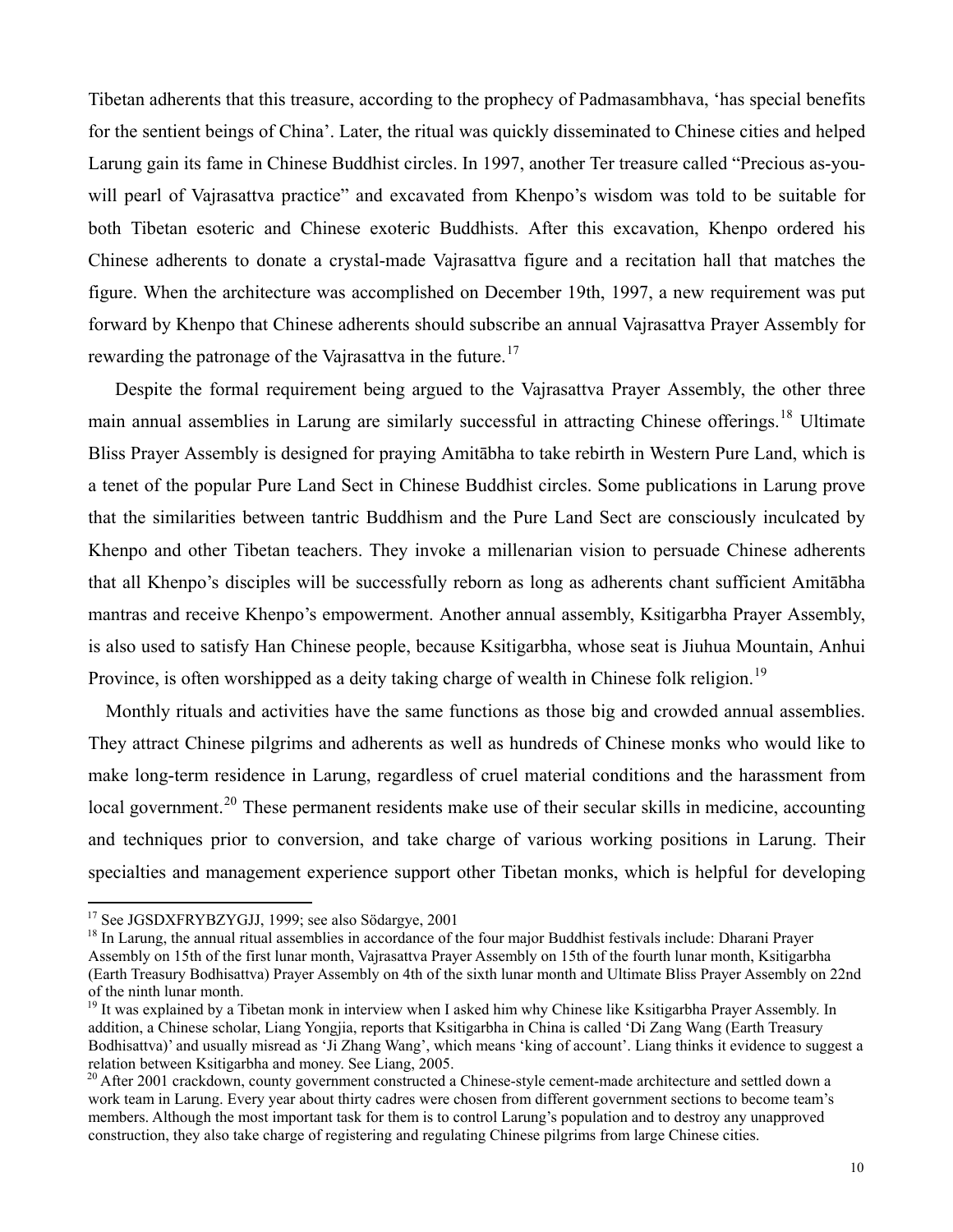Larung into a modern Buddhist academy rather than a traditional monastery.<sup>[21](#page-10-0)</sup>

Among all the distinctions, it is its completely scholarly orientation that makes Larung different from old Tibetan's 'mass monasticism'. In traditional Tibet, the conventional idea of mass monasticism made a huge population of Tibetan males turn to Sangha, but there were only a small number of them actively engaging themselves in Buddhist studies, while the rest majority merely participated in moneymaking activities. This was the contradiction of Tibetan's mass monasticism that 'emphasized size than quality' but was extremely restrained by financial difficulty (Goldstein, 1998), which has been aggravated in Tibetan areas of China in contemporary period. On the one hand, under the regulation and repression by the Chinese government, Buddhist practitioners in contemporary Tibet are required to concentrate on Buddhist studies and prevent themselves from any full-time economic activities; on the other hand, the enlargement of Sangha remains to be a potential demand and momentum for remaking Buddhist Tibet. Thus, cultivating and supporting a bulk of scholarly monks who exclusively focus on Buddhist studies seems to be a possible solution to this dilemma, which is just consistent with Khenpo's pursuit in restoring Buddhist education, cultivating teacher pools, and mitigating official's plague by emphasizing education rather than monasticism. This solution, however, possibly encounters financial difficulties, even though the economic situation of Tibetan people and families has been improved since the 1980s. According to Goldstein (1998), for example, economic anemia had constrained the full-time scholarly orientation of Drepung Monastery for a long history, and it was not solved until the population of residential monks shriveled to about 437 in the 1980s from a pre-1959 level of 10000 monks, due to the new quota policy imposed by the Chinese government.<sup>[22](#page-10-1)</sup> Considering Drepung Monastery has supreme status, receives more donations from lay Tibetans, and possesses significant collective property as well as a portion of incomes from tourism. Its tough experience in accomplishing full-time scholarly orientation can substantiate other monasteries' difficulties as well. Consequently, given that Larung is located in a remote and impoverished pastoral town and took a extremely short period to fulfill this miracle, it is reasonable to ask in what ways Larung has solved its financial resources to raise as many

<span id="page-10-0"></span><sup>&</sup>lt;sup>21</sup> Several Chinese monks have taken on very important positions in Larung. The chief accountant and the dean of hospital, for example, are both Han Chinese. Additionally, according to a two-volume book documenting the stories of the earliest batch of converts who arrived in the 1990s, Chinese monks were helpful in dealing with secular affairs such as maintaining generator or establishing broadcasting system during the development of Larung.

<span id="page-10-1"></span> $^{22}$  Goldstein noted that when monastic Tibet was revived in the 1980s, Drepung 'had difficulty supporting even a small number of monks, and the new political and social climate opposed allowing monasteries to fill up with monks who neither studied nor worked, or worse, became private businessmen as was typical of pre-1959 Tibet.' This situation made Drepung shift their emphasis from quantity to quality to cultivate scholar monks. Moreover, Goldstein pointed out that before 1959, an attempt to make reform to increase the number of scholar monks failed, because Drepung could not provide financial support for more monks engaged in full-time theological studies. At that time, 'only 100 to 200 of Gomang Collage's over 4000 monks were engaged in active study'. Consequently, it is worthy to explore in what way Larung can support more than 8000 scholar monks at its peak and still 3000-4000 people today.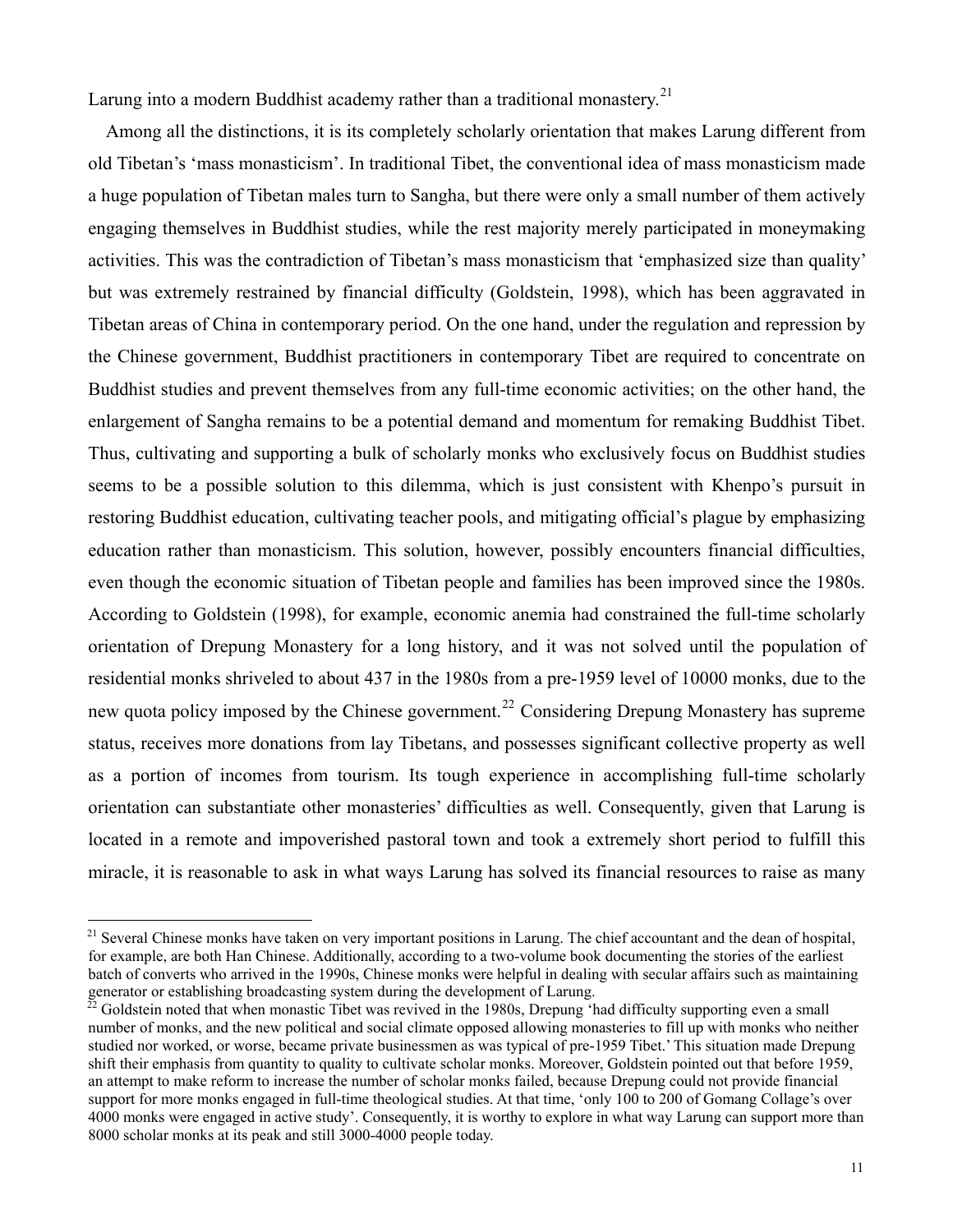as thousands of full-time scholarly monks, and in what ways is it able to establish a sort of 'mass scholarship-oriented monasticism' in contemporary Tibet?

Although traditional Tibetan custom to support at least one male child in monastery can be seen as a supporting factor, this alone cannot explain Larung's success. This custom broadly existed in Tibet's history and remains to be practiced in the other areas of contemporary Tibet, but no place than Larung can complete the unique mass scholarship-oriented monasticism. In addition, family support cannot explain the financial origins of nuns, who conventionally receive little economic support from family but have composed almost a half of the scholarly population in Larung. Moreover, Larung was both far from historically institutionalized Gelugpa monasteries in political Tibet and famous Nyingma monasteries in Ganzi.<sup>[23](#page-11-0)</sup> Although this geographic solitude is effective for Tibetan Buddhists to reduce the surveillance from Chinese authority, this often leads to the formation of small-and-middle-sized monasteries in contemporary Tibet (Kapstein, 2002). But Larung is a Buddhist society whose size is as large as nearby Sertar's county seat. For such a gigantic academy, the mechanics and approaches that survive it should be differentiated from the ways it was shaped. There should be some institutionalized factors supporting the operation of Larung. One can see that, after Khenpo's death in January 2004, lacking charismatic power did not influence Larung's development.

I want to point out that Chinese Buddhists and their financial resources play an important role in this process. Khenpo' pilgrimage to Chinese Sacred Buddhist Mountain inspired him a prospective vision to preach to Chinese Buddhist circles. After he came back from the trip, he immediately promoted and ordered two excellent bilingual monks, Tshultrim Lodrö and Södargye, to translate his teachings and other tantric Buddhist materials into Chinese language. When these publications were disseminated in large Chinese cities in the early 1990s, a few Han Chinese monks were attracted to visit Larung and revere Khenpo as their Guru (spiritual master).<sup>[24](#page-11-1)</sup> The Han's Buddhist curriculums were instructed by Södargye, a former collage student unwontedly granted the highest Nyingma degree after a nine-month study of professional Buddhist curriculum as a monk.<sup>[25](#page-11-2)</sup> Södargye's success was largely because he was the most trustworthy and indispensable interpreter when Khenpo needed to communicate with Chinese

<span id="page-11-0"></span><sup>23</sup> According to a Nationalistic document, nomadic tribes in Sertar were called '*yefan* (primitives)' in imperial era due to the isolated geography, see Fu, 1932: 42-44; In addition, after the Chinese Communists arrived in Sertar in August, 1952, they left precious archives about the situation and landscape of traditional Sertar by 'doing social investigation'. These archives show that most Sertar's monasteries were not economically comparable to those in nearby Ganzi and Luhuo County, see two documents (including 184 letters), named 'the thinking trends of upper elites 1-2', preserved in the Historical Archives of Sertar's Working Committee, Vol. 1-3; and Historical Archives of Sertar's People Committee, Vol. 1-2.

<span id="page-11-1"></span> $24$  There were 30 to 40 Chinese people in Larung in 1991. see Germano, 1998: 68

<span id="page-11-2"></span> $^{25}$  This highest degree, called 'khenpo', is usually awarded after a period of 9 to 15 years of intensive study. Germano reported that the top students in Larung could get it in five years, because the pressing need for qualified teaching scholars made Khenpo relax the traditionally strict requirement. See Germano, 1998: 66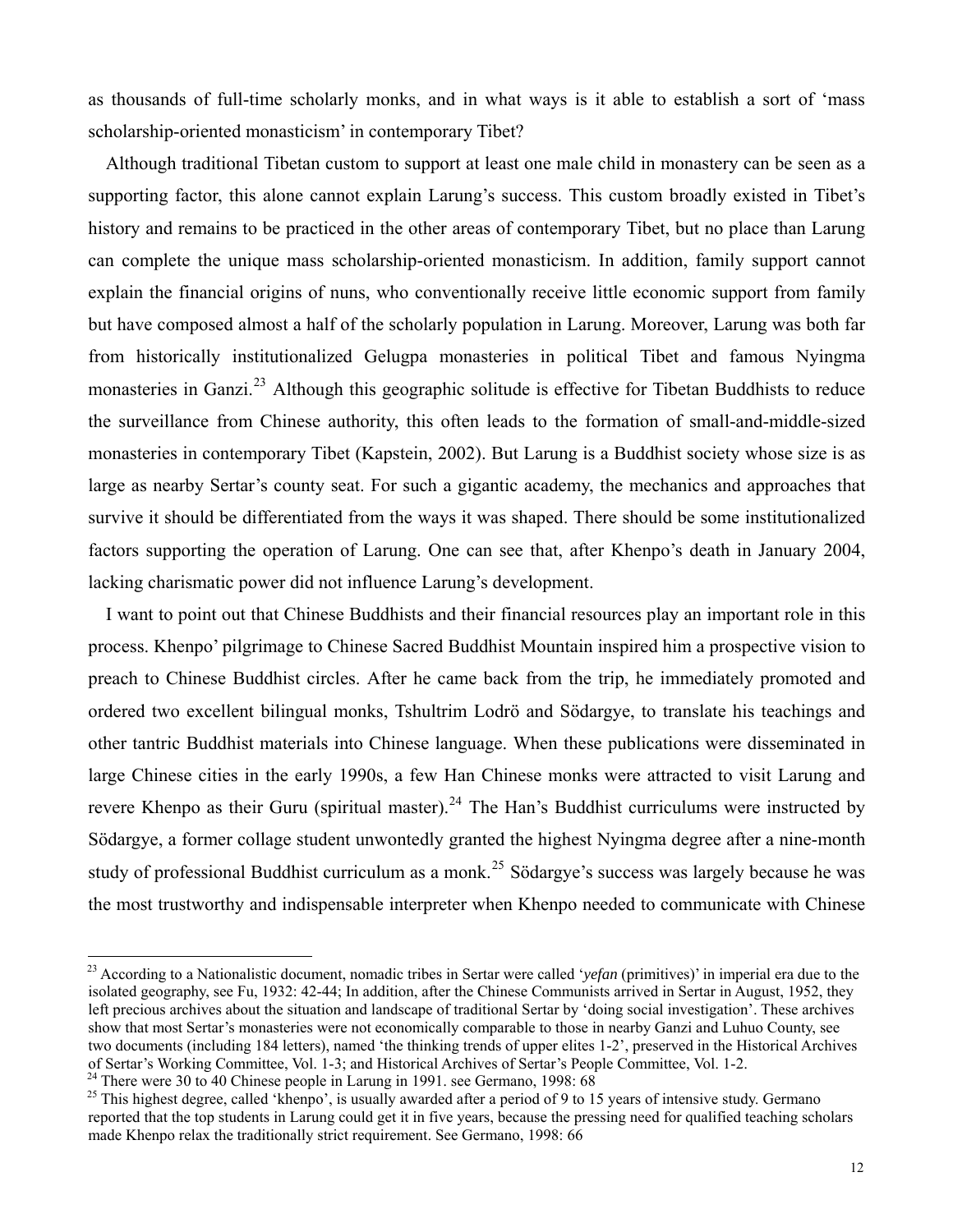people. His promotion with Tshultrim Lodrö, another Tibetan monk conversant in Mandarin speaking and writing, reflected Khenpo's emerging plan to enlarge his influence in Chinese Buddhist circles.

In the mid-1990s, when a project to construct an assembly hall for Chinese residents was discussed, Khenpo insisted on building an unnecessarily big hall for the mere dozens of Chinese monks residing in Larung at the time of discussion, rejecting his lieutenants' more realistic and reasonable suggestion to build a smaller one. The architecture was finally established as spaciously as for more than 700 hundred people,<sup>[26](#page-12-0)</sup> which reflected Khenpo's different attitude toward Chinese immigration. In fact, according to county archives, most Sertar elites in the 1950s were fearful of Chinese influx and sensitive to the construction of Chinese dwelling.<sup>[27](#page-12-1)</sup> The haggling over the total floor space of county committee's office, the first Chinese-style cement-made architecture on Sertar grassland, evidenced the anxiety and dissatisfaction historically. Despite being recruited as new cadres, Sertar elites opposed the construction, fought for reducing floor space, and ultimately besieged the office for three times in 1956-1959 military rebellion.[28](#page-12-2) Therefore, the different attitudes that old elites and Khenpo have toward Chinese dwelling and the permanent residence of Han Chinese people imply the change between two different periods. In contemporary Sertar when Kkenpo lives, the immigration of Chinese Communists has been replaced by the arrival of Buddhist adherents as the result of China's economic reform.

Lerab Lingpa and Mandala: a new view for Rime movement

In Larung, prophecies are often used as sacred evidences to support and legitimatize real changes in local history, as the arrival of Chinese Buddhists is told to be revealed in the esoteric hagiography of Lerab Lingpa, the previous incarnation of Khenpo (see above). In Tibetan Buddhism and particularly in Ter cult, prophecy is not simply understood as the prediction of future, but as "words of truth" of an

<span id="page-12-0"></span><sup>&</sup>lt;sup>26</sup> See Chen, 1998: 38

<span id="page-12-1"></span> $27$  These elites included secular chieftains in pastoral tribes and religious leaders such as Living Buddhas and abbots in monasteries. Although several encounters between Sertar and Chinese governments occurred in pre-1950 history, Sertar was never involved in any forms of administrative structure of China. In 1911, impacted by the policy of *Gai Tu Gui Liu*  (replacing local with posted [officials]), nomadic tribes in Sertar, out of *tusi* governance at that time, were required to meet imperial bureaucrats for twice, Fu Songlin in May and Yang Zonghan in July. But they petitioned Chinese officials not to settle and garrison Sertar. In Nationalist period, Sertar nominally belonged to the Province of Western Kham, but no corporeal government office was established. The only encounter between Sertar and the Chinese Communists occurred in 1936, when Red Army troops in the Lang March passed Sertar and appropriated the wealth of *Donga* Monastery, the most important monastery in traditional Sertar. This experience made most Sertar elites disfavor the arrival of CCP's work team in August, 1952 and worry about their independence in the new regime. For above information, see Fu, 1932: 42-44; SDXZ, 1997: 2-3, 38-41; see also note 24 in this paper.

<span id="page-12-2"></span><sup>&</sup>lt;sup>28</sup> Sertar elites demanded that the future office 'must be small, or the Han people coming to Sertar will be increased", and that 'the office must contain less than 20 Chinese cadres', see SDXZ, 1997: 47, 514.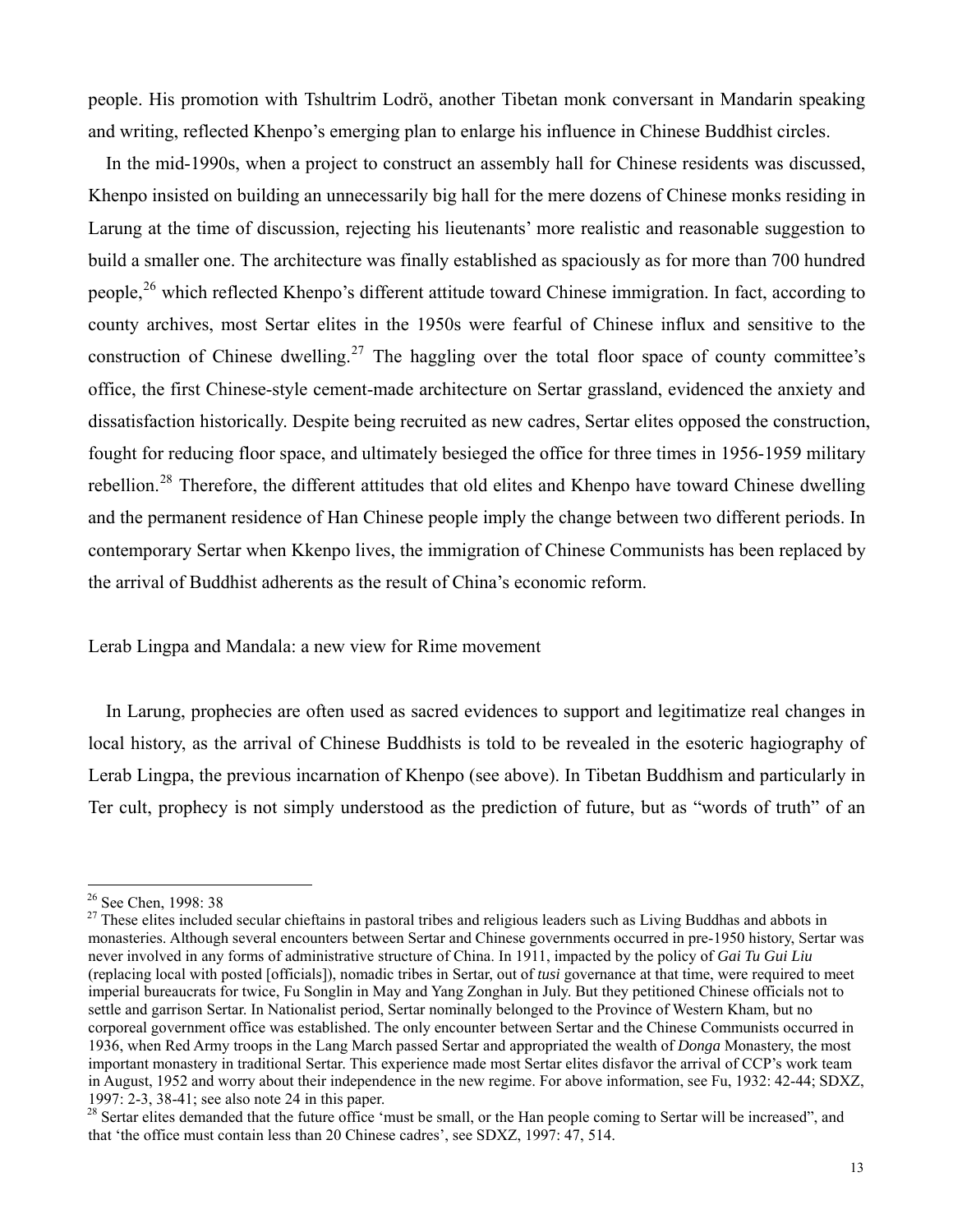enlightened figure that has the intrinsic power to affect social realities by bringing events into being.<sup>[29](#page-13-0)</sup> This perspective can help explain why the meeting between Khenpo and the Dalai Lama in 1990 was so important for Sertar's Tibetans: It substantiated the repetition of past into present, because Lerab Lingpa was ever the teacher of the 13th Dalai Lama in the late 19th century. Although this relationship between Lerab Lingpa and the Dalai Lama was regarded by Germano as evidence of the nationalistic aspect of Khenpo's strategies (1998: 58), in the Chinese language version of Khenpo's biography, it is pointed out by Södargye that, according to Lerab Lingpa's esoteric hagiography, he also had a mystical encounter with Han Chinese people:

Although there were numerous brilliant stories in the 360 pages esoteric hagiography of master (Lerab Lingpa), I just collect some of them to satisfy readers:

Once, a Ter excavation by master in Qinghai Province aggravated local protection gods and earth gods. They used magic to evoke strong hail to undermine the excavation, but it did not hurt master and only incurred his punishment to expropriate all of their wealth other than the Ter treasure he needed. Feeling regretful and extremely ashamed, these gods bowed to master and repented very much.

In the same year, demonic troops swarmed to Tibet to destroy Buddhism for the ninth time. When [Tibet's] official army could not sustain the violent attack from the enemy, flustered monks requested master to subdue the demon… Master inserted a vajra (diamond scepter) into the stone in which the soul of the demonic leader had been possessed, and blood splashed down immediately. At that time, demonic troops enclosed the Potala Palace and would intrude upon the Jokhang Temple, but their commander suddenly fell down onto earth and bled from his eyes, ears, nose and mouth. Tibet was thus exempted from a catastrophe.

Again, in Sertar, more than one thousand Dakinis performed Vajra Dance for master and integrated into him one after another. There were sixteen Dakinis finally left and wearing the costumes of Khampas, Amdowa and Han Chinese people. Then, two Chinese Dakinis spoke to master the sixteen prophecies of the rise and fall [xingshuai] of Tibetan Buddhism in the future. (Södargye, 2001: 8-10)

The first two paragraphs of the text reveal the use of ecumenical movement to resist the Chinese state. The obstructions by local gods insinuate a sort of factionalism among different sects in Tibetan areas,

<span id="page-13-0"></span><sup>&</sup>lt;sup>29</sup> See Germano, 1998: 61; Thondup, 1986: 68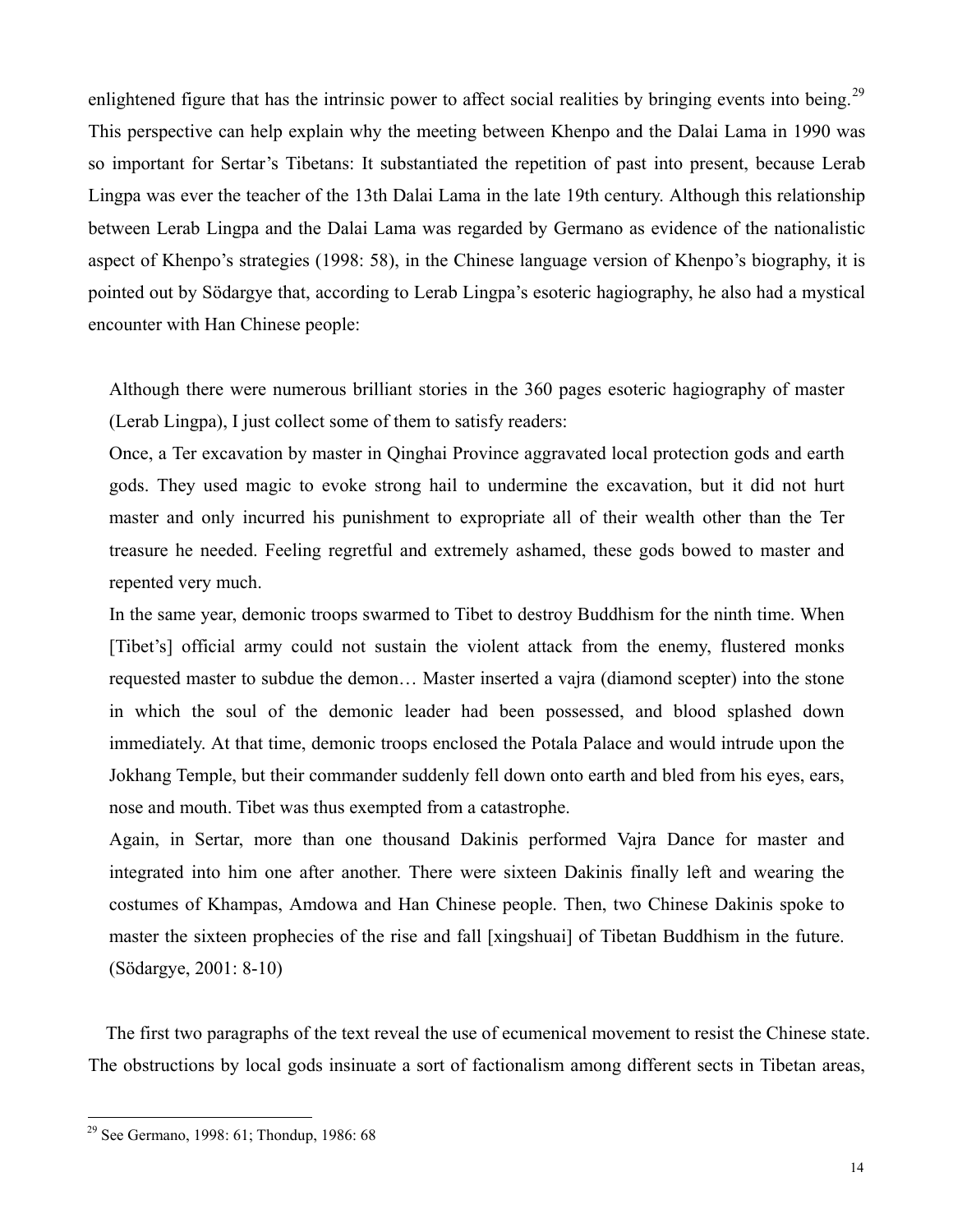and the expropriation of their wealth by Lerab Lingpa represents Khenpo's ability to unite all different sects through his personal charisma. This description is identical with and confirmed by the rumors that Khenpo's ecumenical movement and outstanding reputation has provoked jealousy from other Tibetan monasteries (Germano, 1998: 92). In the second paragraph, that Lerab Lingpa subdued demonic troops and rescued Tibet from crisis confirms Khenpo's leadership in Tibetan's resistance and revival. The enclosed Potala Palace symbolizes the paralysis of Tibetan government in Tibet's political center, at which point Lerab Lingpa/Khenpo is depicted as the only person who will be reliable to save the failure of Buddhist Tibet. The demonic troops, given the life span of Lerab Lingpa (1856-1926), possibly referred to the imperial Chinese troop led by Zhao Erfeng, who conquered Lhasa and led to the 13th Dalai Lama's exile in 1910.<sup>30</sup> This imaginative connection between demonic and Chinese troops was similarly discovered in the late-1980s demonstrations in Lhasa (Schwartz, 1994: 129). One can find that the text attempts to invoke the scene of Chinese intrusion upon Jokhang Temple in 1987-89, the most traumatic memory shared by all Tibetans of current generations who witnessed the Chinese violence on their religious and nationalistic symbol (Barnett, 1994). This hagiography montages some significant scenes intersecting history and memory, event and myth, and creates a sacred space in which Tibetan Buddhists will believe in the realization of prophecy when Lerab Lingpa is reincarnated to Khenpo. It is based on this point that we decipher the last paragraph of the hagiography. It tells that: 1) Lerab Lingpa/Khenpo's adherents (Dakinis) come from Amdo, Kham and Han Chinese regions, [31](#page-14-1) and that 2) two categories of Han Chinese (two Chinese Dakinis) speak to Khenpo the "rise and fall of Tibetan Buddhism". Here we had better interpret the sentence quite literally: one for the 'fall *(shuai)*' of Tibetan Buddhism, and the other for the 'rise *(xing)*'.

In the ending part of the text, 'Han Chinese people' are rhetorically differentiated into two separate parts in respect to their different relationships with Tibetan Buddhism, which respectively refers to the Chinese Communists and Buddhists coming to Sertar. The Chinese Communists in the 1950s destroyed Buddhist institutions, society and culture, while the new Chinese converts contribute to the revival of Tibetan Buddhism. In a significant way this differentiation differs from the widely-accepted concept that views contemporary China as the opposite of Buddhist Tibet. It demonstrates that when China's economic reform has released vast economic resources that can flow across geographical and social boundaries without political constraint, Tibetan agents will hold on this historical moment and shape

<span id="page-14-0"></span><sup>&</sup>lt;sup>30</sup> For this event and its aftermath, See Goldstein, 1989

<span id="page-14-1"></span><sup>&</sup>lt;sup>31</sup> Tibetan areas were traditionally divided into three parts, Amdo, Kham and Western Tibet. There are multifarious differences including language, custom, political system and religious tradition. Because of the Amdo dialect, nearly all the Tibetan monks in Larung are from 'Kham' and 'Amdo' and few adherents are from Western Tibet. Larung's influence also mainly covers the areas surrounding Qinghai-Sichuan border, which include some parts of today's Ganzi Tibetan Autonomy Prefecture and Yushu Guoluo Autonomy Prefecture.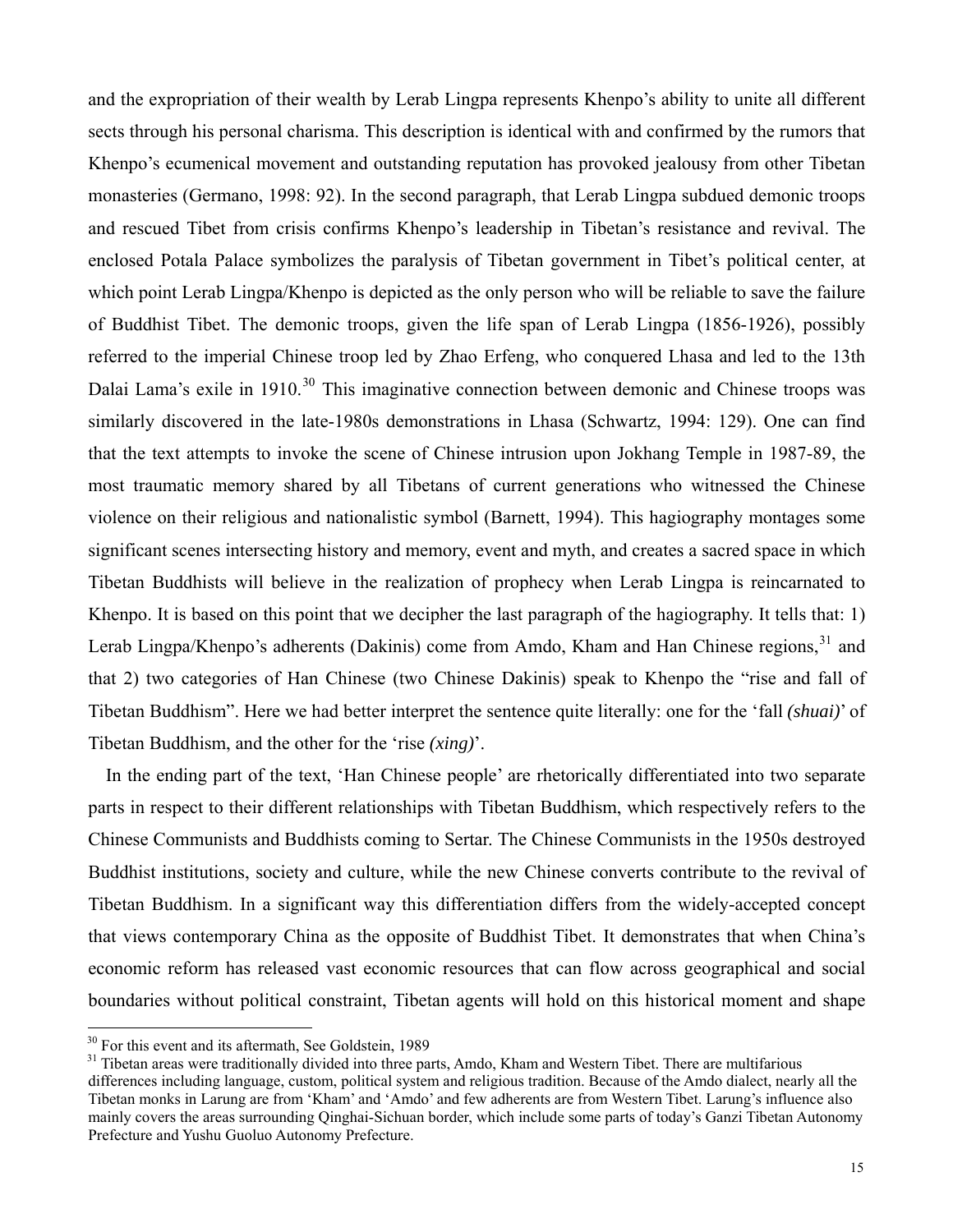their diverse attitudes and identities with Han Chinese people.

Nothing can reflect this point better than the strategy to merge new Chinese factors into traditional Tibetan's ecumenism that has been used to resist the Chinese state. In 1999, a well-designed Mandala architecture, named 'the Mahamaya Mandala to See for Salvation', was constructed as the landmark of Larung, through which we can discover Khenpo's unique understanding about ecumenical movement. At the bottom of the Mandala, there are 23 luxuriously decorated Buddhist shrines in eight directions, 21 evenly distributed in seven directions and the rest two in one direction. Within these shrines seat the numerous figures of the Gurus, Yidams (tutelary deities) and protectors of all the major Buddhist schools in Tibetan areas, known as the Eight Chariots of the Practice Lineages of Tibetan Buddhism that formed the traditional boundary of Tibetan ecumenism.<sup>[32](#page-15-0)</sup> There is also a Han Buddhist shrine on Larung's Mandala nevertheless. This Han shrine's façade is painted with the auspicious Chinese dragons and phoenix pattern. Three popular figures - Hsüan-tsang, Laughing Buddha (Maitreya) and Chai Gong (Mad Monk) - are worshiped in the shrine as well as the three-roots in Tibetan Buddhism.

These figures jointly materialize Larung's ambition to unite both Tibetan and Chinese Buddhists to resist the secular state and strive for Dharma's victory. Hsüan-tsang, for instance, was the monk who brought orthodox doctrines back to China from India in the Tang Dynasty. His image in Chinese novel *Journey to the West* as a transmitter of Dharma from West to East through a tough journey represents Larung's Chinese monks today. Chai Gong, on the other hand, is considered by Tibetan monks to best reflect the image of Tibetan Buddhism that looks like a denigrate form of Buddhism and historically called 'Lamaism' by Chinese Sangha, but that actually has a higher level of spiritual and magical power as well as understanding about Buddhist discipline.<sup>[33](#page-15-1)</sup> There is also a statuette of Emperor Guan (God of War) beside this Chai Gong figure, which signifies loyalty and righteousness in Chinese popular culture and is revered as Sangharama Bodhisattvawhich, a Dharma guardian in Chinese Buddhism. This suggests a current role of Chinese adherents as the protector of Tibetan Buddhism. Finally, the center of the shrine seats Laughing Buddha, known as Maitreya or Future Buddha. It is recognized that Maitreya will lead Buddhist forces to conquer the secular state when the current Buddhisms are not taught and completely forgotten. If we further notice that there is Khenpo's portrait being nailed next to the Maitreya figure, such juxtaposition obviously implies that Larung will lead Tibetan and Chinese Buddhist circles to resist the Chinese state in the context of political violence and religious devastation, and will win the Buddhist triumph in the end.

<span id="page-15-0"></span> $^{32}$  These Eight Chariots include: Nyingma, Kadampa, Sakya, Marpa Kagyü, Shangpa Kagyü, Jodruk and Nyendrub Lineage.<br> $^{33}$  It is reported that Södargye compared Chai Gong with Tibetan Yogi in his teaching. See NMDHH, 1

<span id="page-15-1"></span>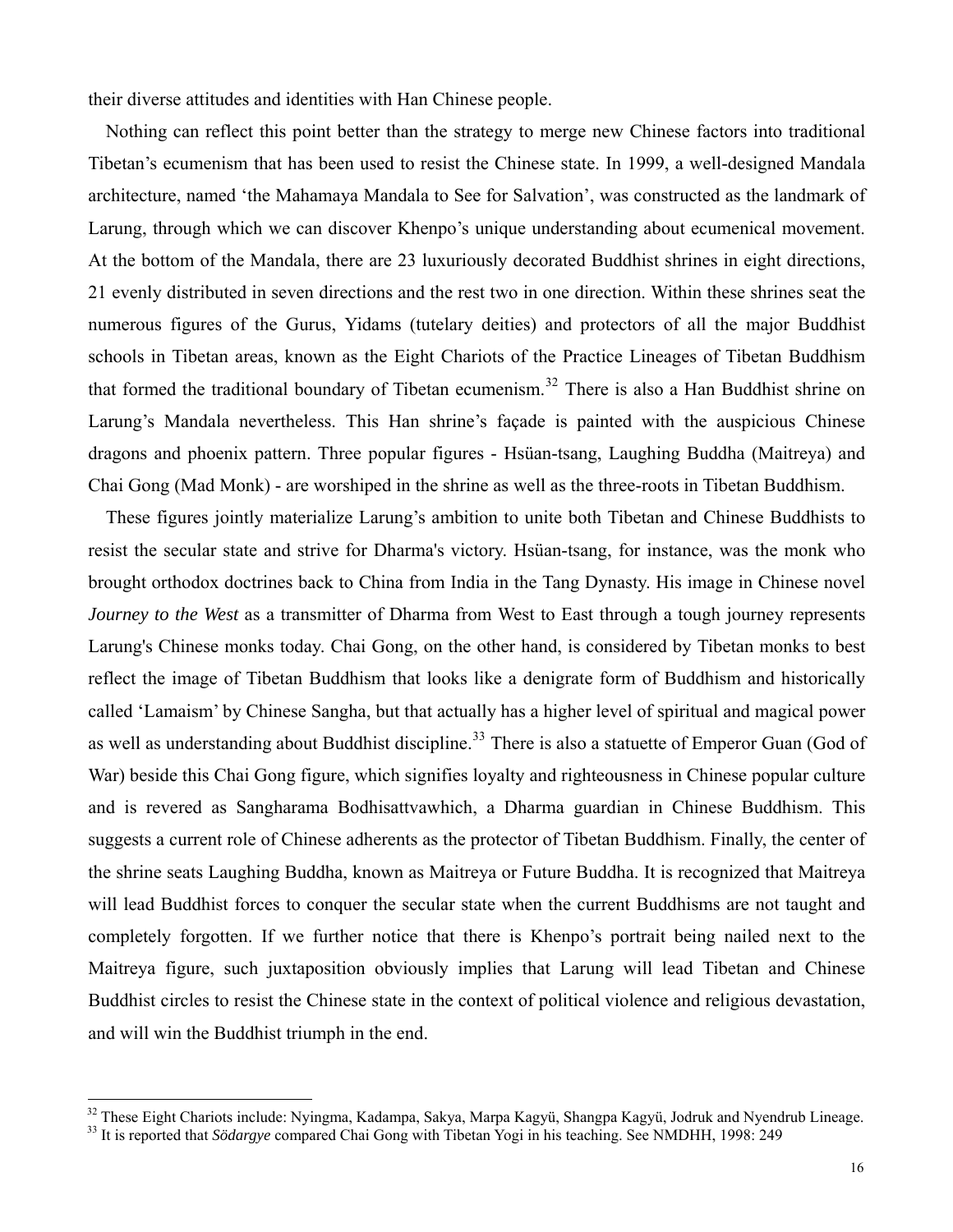$\overline{a}$ 

Either the hagiography or Mandala as the specific form of prophecy legitimates and takes forward the preachment to Chinese adherents. In the recent decade, a vast and stable religious economy has been established between Larung and Chinese Buddhist circles. Although economic control was extremely effective in suppressing religion in the collectivization period, local government has found that it is increasing impossible to repress Larung's development by cutting off its financial origins, for the access to free resources in post-reform China becomes almost uncontrollable. Every month Chinese donations are collected from coastal cities to support Larung's regular prayer assemblies and Buddhist activities, and unusual occurrences such as SARS or the 2008 earthquake in Sichuan might bring with additional collections. These donations effectively amplify the funds allocated to each monk in prayer chanting sessions, which improves individual proceeds and makes it available to support a large population of scholarly monks who are able to spend much more time in Buddhist studies or even full-time studies.<sup>[34](#page-16-0)</sup> Chinese donations also make Larung's monastic property achieve an extraordinary level that has been far beyond a 'Tibetan' standard. The District of Vajra, for instance, one of the nine districts of Larung, had a bank deposit of about 12 million RMB in May 2008.<sup>[35](#page-16-1)</sup> In the Ksitigarbha Prayer Assembly of 1999, under the subject matter of expressing gratitude to Södargye, more than 6 million dollars were reported to be used throughout China for releasing life, either by remitting to Larung or completed by adherents themselves.<sup>[36](#page-16-2)</sup> The enlargement of monastic property provide financial base for a series of infrastructure construction, including road, traffic, architecture, power generation and distribution, communication system, as well as for the improvement of the living standard and food supply of monks.

Chinese supports contribute to the balance between Larung and the Chinese government, though the current balance is actually based on the already reduced monastery size impacted by 2001 crackdown. The improvement of living conditions shatters the official's plot to use harsh environment to overawe both Tibetan and Chinese pilgrims. It also precludes the possibilities of using sanitation and security factors as excuse for political intervention. Nowadays, there are about 2000-3000 residents, including

<span id="page-16-0"></span><sup>&</sup>lt;sup>34</sup> There is a difference between Tibetan and Chinese monks in getting financial supports in Larung. Both Tibetan and Chinese monks can get alms by attending prayer chanting sessions, but only Chinese monks have a fixed subsidy every month. In addition, Chinese monks who are financially needy are often supported by other kinds of economic assistance, such as free accommodation or part-time jobs.

<span id="page-16-1"></span><sup>&</sup>lt;sup>35</sup> This is known based on a financial statement collected at September 14th, 2008. The nine districts in Larung include five districts for monks, the District of the Wheel of Dharma, the District of Diamond, the District of Sword, the District of Mani Pearl and the District of Vajra, and four Districts for nuns, the District of Truth Body, the District of Reward Body, the District of Transformation Body and the District of Lotus.

<span id="page-16-2"></span><sup>&</sup>lt;sup>36</sup> It was recorded in a form that covered 47 cities of 20 provinces in China, named 'the statistical form of life release on June, 4th of Tibetan calendar', collected at August 9th, 2005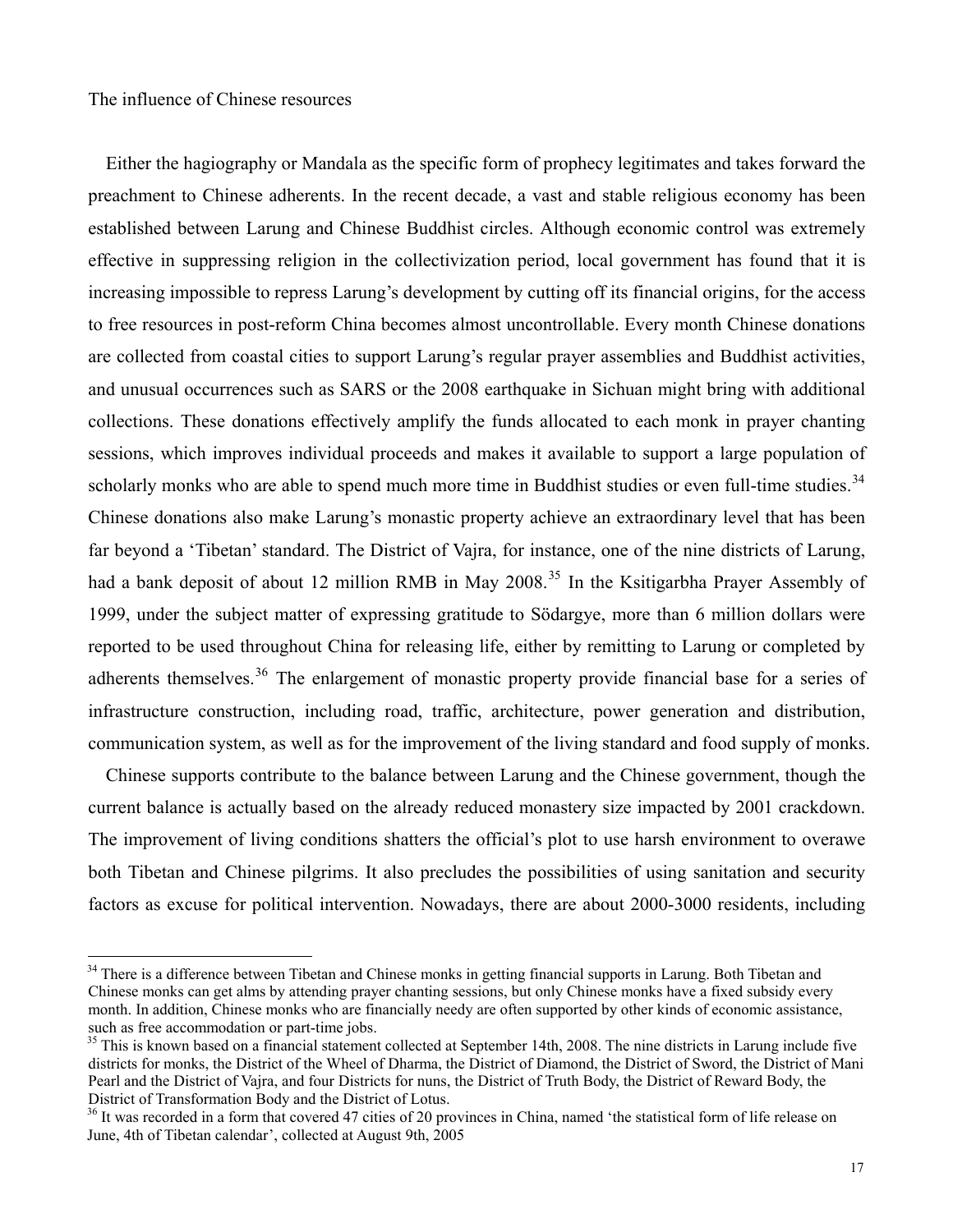300-400 Chinese monks in Larung. Although Chinese officials still enact strict policies to control the residential population, the latest news shows that Larung has established a preaching system that has numerous hierarchical sub-branches in Chinese cities to disseminate its teaching and practice, through which any information from Larung is first transferred to Chengdu, the capital of Sichuan, and then distributes to other cities in China. Chinese Buddhists now are able to get video records of courses instructed by Södargye and other Tibetan teachers in less than one week. In this way, they are no longer necessary to make residence in Larung for long-term Buddhist study; therefore the pressures to meet official's regulation have become much less than before.<sup>[37](#page-17-0)</sup>

It seems that the Chinese government can accept the current situation as well. No open and harsh repression has been launched since 2001 crackdown, and even in the past tumultuous Olympic summer, the relationship between Larung and local government remained very peaceful.<sup>[38](#page-17-1)</sup> The balance between the alliance of Tibetan and Chinese Buddhists and the Chinese state is well materialized in a tripartite layout of Larung: Among numerous Tibetan wooden huts, there is a Chinese-styled cement office for government cadres at the center of the academy; another similar architecture as the guest house for Chinese pilgrims takes on the top of Larung valley, next to which is ecumenical Mandala. These two Chinese-styled architectures thus possess the two most important positions in the level and vertical axis of Larung, representing the political surveillance and economic patronage from Chinese people. In this way Lerab Lingpa's hagiography is well embodied in local space: Han Chinese people have been really differentiated into two different parts in post-reform context, one of which suppress Tibetan Buddhism in past and present, and the other of which contribute to Buddhist revival instead.

The story of Larung provides us an opportunity and challenge to understand religious revivalism in contemporary Tibet, in which both Tibetan Buddhism and the Buddhist ties between Tibet and China have been revitalized and reconstructed after the 1980s. Given that Chinese authority is sensitive to any forms of religious congregation in Tibetan areas of China, one important choice for Tibetan people to secure a large Buddhist society is to develop an educational academy instead of a monastery. Thus, Tibetan Buddhists have to find all possible solutions to financial difficulties in supporting such a scholarship-oriented mass community, unless they give up their traditional mass monasticism or accept

<span id="page-17-0"></span> $37$  It doesn't mean that Tibetan Buddhists don't need to settle down either. According to an official, nearly every morning they can find new huts constructed secretly in the past night, so their task is to find and destroy them to maintain the official quota. There is an interesting phenomenon that county government does not control the 'population' but the 'size' of Larung, so Tibetan people often build an extra floor or a basement on existent huts to contain more people or share a hut with more roommates. We can see that the struggle for symbolic space remains to be performed in contemporary Sertar.<br><sup>38</sup> After the protest on March 14th in Lhasa, some demonstrations erupted in Sertar. A band of herdsmen attacked t

<span id="page-17-1"></span>of Niqu Town and sabotaged the traffic, announcing independence for eight days. Some sporadic demonstrations such as throwing stones at the county office also occurred. Although there were two monks brandishing independent flag in demonstration, as Södargye and other abbots ordered, nobody in Larung was involved in such activities.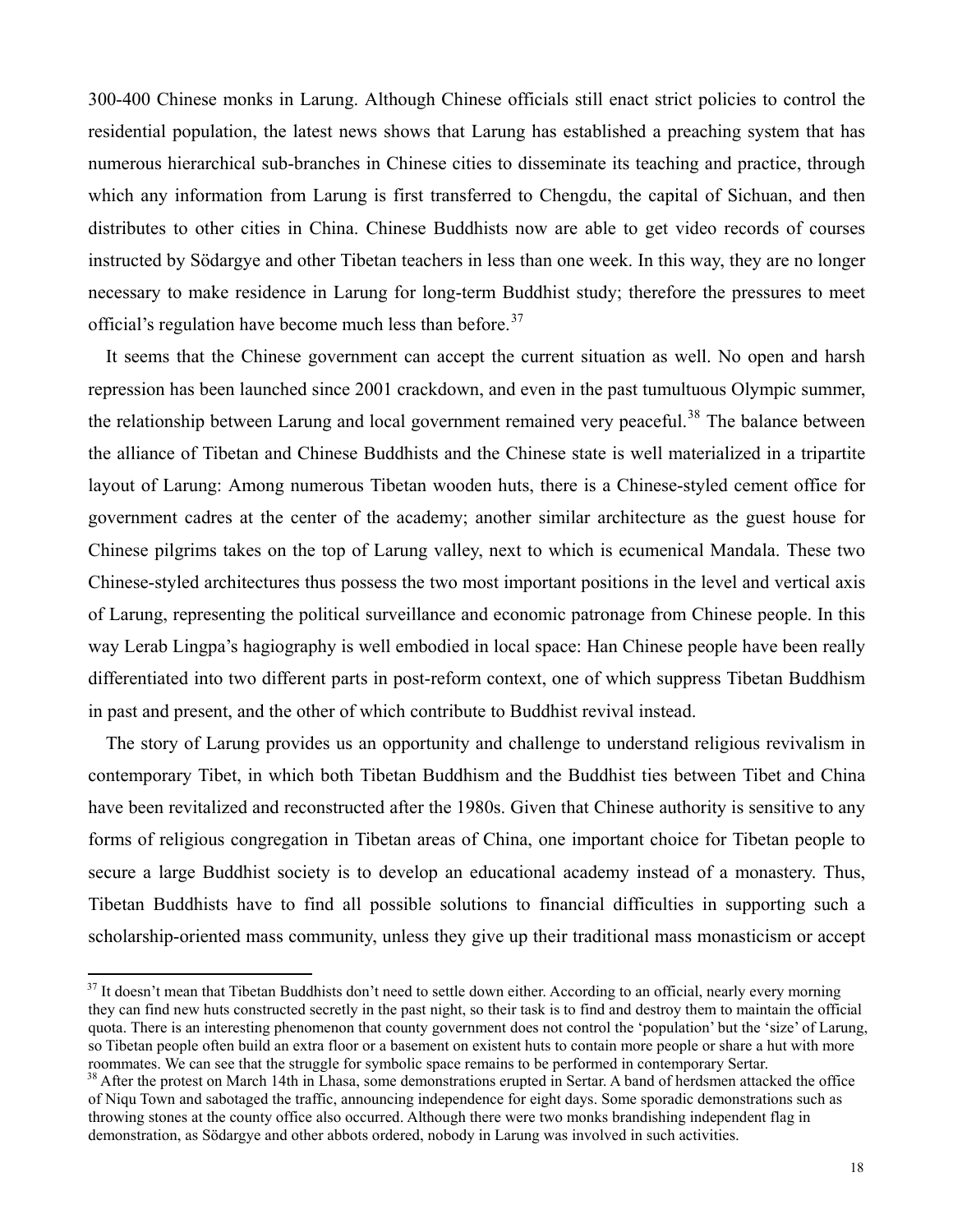the current pattern of 'Small is beautiful' that is mainly for avoiding political repression (Kapstein, 2004: 255). In his work on present Kham (2004), Kapstein suggested that the return visit of Tibetan exiles would have potential to provide financial supports for Buddhist revival in contemporary Tibet. As this paper has pointed out, another alternative used by Tibetan agents is to preach to Chinese Buddhist circles, a strategy that was used by many generations of Tibetan Buddhists in history to shape and understand their relationships with other polities in the Pan-Asian context. Consequently, current scholars should not overlook the Buddhist interactions between Tibet and China due to the shadow of 'China-Tibet' divide. It is actually through the use of Chinese resources to resist the Chinese state that Tibetan agents are making efforts to fulfill their resistance and revival in contemporary period.

#### **Epilogue: a new solution to Sino-Tibetan relationship?**

In his excellent work (2004), Gray Tuttle examined the active interactions between Tibetan and Chinese Buddhist circles in the early 20th century. He described how the Chinese Republic, after the failure of racial and nationalistic rhetoric, attempted to use Buddhism as a new rhetoric to incorporate Tibet in an emerging imagination of modern Chinese nation-state. From the 1920s to 1940s, the Nationalist government embraced the schools dedicated to Tibetan Buddhist education, sent Chinese monks to Tibetan areas and notified Tibetan elites that the new government would support their religion. Monastic and lay Chinese also revered Tibetan teachers and emphasized that they share a common base with Tibetan people. Tibetan Buddhists, on the other hand, needed and made efforts to look for new patrons after the end of the Qing Empire. The nation-formation and centralization of power promoted by the 13th Dalai Lama in Lhasa also made some prominent Tibetan Lamas exile in China to develop relationship with Han Chinese adherents. Chinese people's popular supports for Tibetan Buddhism and their fervor of Tibetan teachings and rituals were crucial for developing cultural connection between Tibet and China. It even made some nobles and monastic elites in Tibet suggest the young 14th Dalai Lama to cooperate with Chinese Communists in the 1950s, because they believed that Han Chinese people were also 'Buddhist'. As Tuttle suggested, the Buddhist interactions driven by different interests and motivations in the first half of the 20th century finally led to an 'unintended consequence', a result of the incorporation of Tibet into the imagination and making of modern Chinese nation-state.

In what ways can we connect this historical experience with the events occurring in Larung? Will the revitalization of Buddhist interactions between Tibet and China in contemporary period make effects on Sino-Tibetan relationship as they did in the Republican past? In the last few years, Larung's strategies to preach to Chinese Buddhist circles have been well extended in Ganzi Region. Several of the most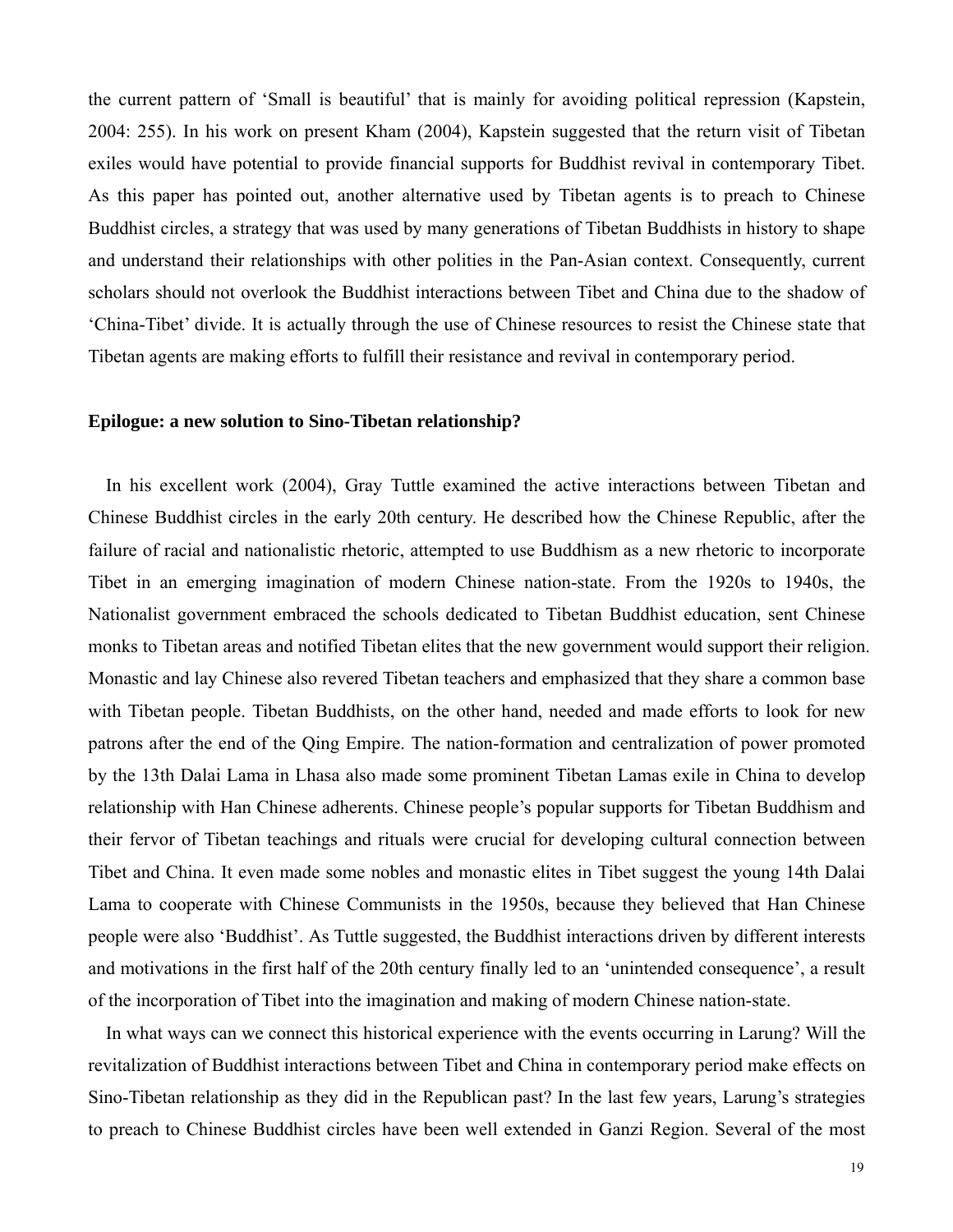outstanding disciples of Khenpo left Larung for other counties to establish their own monasteries and duplicated Larung's mode to assimilate Han Chinese Buddhists. A few of the first batch of Chinese converts that returned back to China have taken on monastery abbots or official positions in local Buddhist associations, so the Buddhist interactions have been enlarged by these social network. Additionally, in Larung, the segregation between Tibetan and Chinese residents has been significantly improved. Young Tibetan monks now are interested in studying Chinese language. If condition allows, they often follow Chinese monks and laymen to visit Chinese cities to improve their language skill and cultivate relations with Han Chinese patrons. All suggest that if Tibetan Buddhism becomes sufficiently popular in China ― as what Holmes Welch heard from Tibetan government-in-exile in the 1960s when he asked them how to treat the lamas living and teaching in China ― the Buddhist ties will be able to 'create an influential body of opinion opposed to any invasion of Tibet' (Welch, 1968: 178). But the real future will be much more complicated than this forecast.

One of the factors that may put shadow on the future of the Buddhist interactions is the uncertain attitude of the Chinese government. Compared with the Nationalist government who saw the positive aspects of the enlargement of Buddhist interactions for governance, current officials firmly believe that Larung cannot become so threatening without the financial supports of Chinese adherents that the safest way for them is to put the interactions under strict surveillance. Indeed, although Buddhists often enjoy more relaxed policies than other religious adherents in China, the Buddhist interactions between Tibet and China have been cautiously controlled by Chinese authority to a narrow extent consisting of official activities held by Buddhist associations and religious bureaus. No signal suggests that the Chinese government will further loosen its control in the field, despite the existence of uncontrollable space and resources released by China's economic reform. At least until now, Han's pilgrimages are carefully regulated and discouraged by local government in Larung. Nobody knows whether or not the further development of the Buddhist interactions between Tibet and China must depend on the wide accomplishment of China's democracy agenda, or it will be specially treated in the aim for solving the problems in Sino-Tibetan relationship, as what had been done by the Chinese Nationalists.

In addition, whether and to what degree the Han Chinese Buddhists will consciously and voluntarily participate in creating a political co-resistance beyond ethnic boundaries is uncertain. Although they have financially engaged themselves in Tibetans' Buddhist revivalism to resist the repressive Chinese state, their reasons and motivations for doing so are completely 'religious'. These Chinese monks and adherents concentrate on Buddhist affairs and understand their roles and goals as studying tantric Buddhism or supporting and offering Tibetan Buddhists to accumulate merits. Indeed, many of them carefully keep from political issues because they do not want to remember those miserable sufferings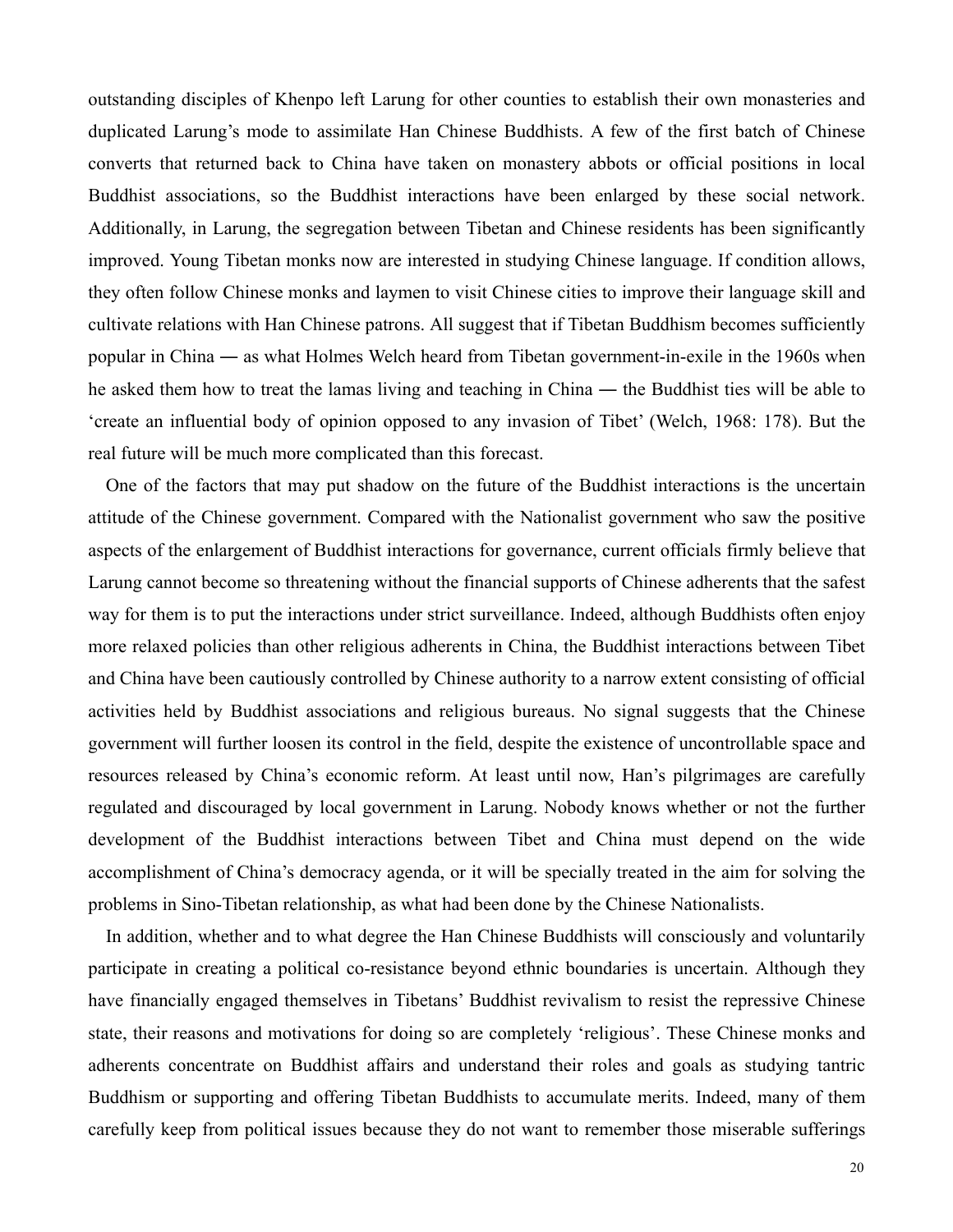afflicted by the political campaigns and violence in China and that led them to Buddhist conversion. In this way, it is unlikely for these Chinese Buddhists to be actively engaged in political resistance to the Chinese state as well as in an effort to improve Sino-Tibetan relationship.

In addition to political indifference with which Han Chinese adherents deal with their relationship with Tibetan monasteries, their religious pursuits in merit making and Buddhist salvation made gloomy the future of the Buddhist interactions between Tibet and China in a more fundamental way. During my fieldwork, I found that the 'expedient means' in tantric Buddhism are extremely attractive for Chinese Buddhists, because they believe that these tantric means are the most convenient methods for merit accumulation and ultimate salvation. This calculation or religious rationalization is actually one of the main motivations for which Chinese adherents would like to believe in Tibetan Buddhism instead of Chinese Buddhism. However, these expedient means make it difficult for Larung and any other Tibetan monastery to exclusively and enduringly control Chinese people's financial donations, as the religious rationalization will make Chinese adherents feel compulsive to know as many Tibetan masters and monasteries as they can to maximize merits. Consequently, the way that is used to assimilate Chinese adherents and their financial resources ironically constitutes the dynamics that disperses the adherents and resources, which creates the essential tension between Tibetan monasteries and Chinese adherents. Thus, unlike the earlier patterns between Tibetan ecclesiastical powers and the Chinese imperial court, the current interactions will involve increasing amounts of Tibetan monasteries and Chinese adherents, which leads to the formation a 'religious market' characterized by a competition for Chinese resources. It is therefore reasonable to ask in what ways this competition will change the power relations between Tibetan and Chinese Buddhists in the future.

As the most successful monastery of those that have preached to Chinese Buddhist circles, Larung has felt competition and challenge from other Tibetan monasteries. In 2005 summer, for instance, a self-criticism campaign was launched by Södargye among Chinese adherents for rebuking overactive quests for Tibetan masters belonging to other monasteries. It reflected a contradiction between Larung's ecumenical pursuits and requirement of consolidating its own advantage. Of all the monasteries that have emulated Larung to preach to Chinese adherents, Yachen Academy in Baiyu (Palyul) County, a monastery that transplanted Larung's mode in the mid-1990s and has had a size as gigantic as Larung, constitutes the biggest challenge. It emphasizes more on tantric practice than Buddhist learning and meditation, the things that are underscored by Larung. This characteristic which satisfies Han's special need in merit making and immediate salvation drives many Chinese adherents to move from Larung to Yachen to make permanent residence or short-term pilgrimages. As a result, in 2008, Södargye had to proclaim that Larung would teach Chinese students tantric practice as well. But tantric Buddhism is in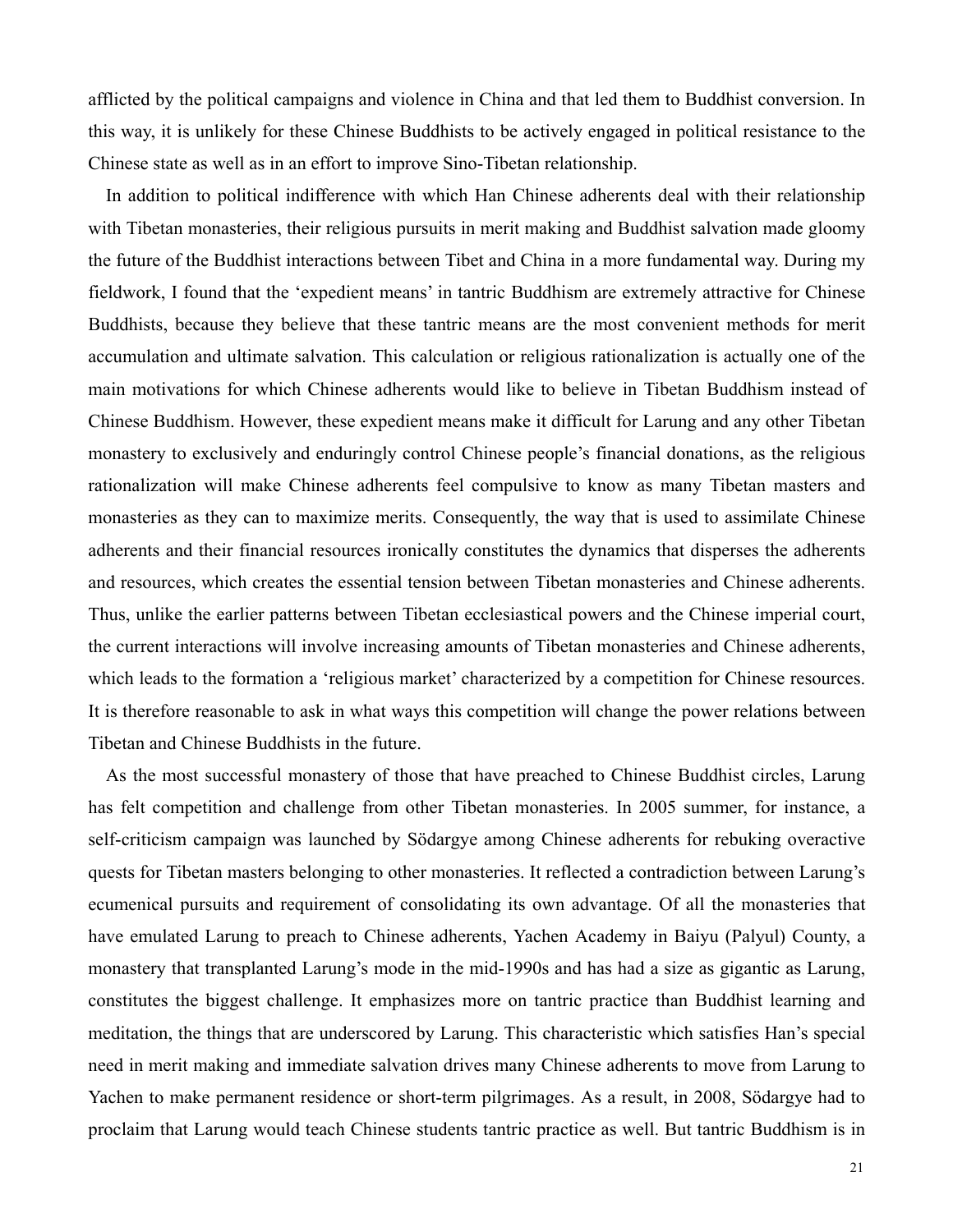no sense the field in which Larung monks have more advantages than other Tibetan monasteries. This modification betrays from Khenpo's preliminary idea of taking priority in the reconstruction of basic Buddhist education, which is the most necessary and urgent agenda for reviving Buddhist Tibet that experienced the decades of destruction by the Communist China.

Developmental trajectories such as these reflect the complexities of Buddhist revival in present Tibet as well as the ambiguous future of the Buddhist interactions between Tibet and China. Whether and to what degree these interactions will lead to any political significance will be not only determined by the Chinese government, but also influenced by the choices and identities of both Tibetan and Chinese Buddhist circles. On one side, as long as different interest-groups are negotiated to form a competition over Chinese adherents and resources, Tibetan agents seem to encounter a dilemma that their agency to strive for a wider geographic, economic, social and cultural space might put their own independence into a very dubious situation, as the 'unintended consequences' occurring in the first half of the 20th century and discussed by Gray Tuttle. On the other side, although almost all the Chinese converts to Tibetan Buddhism focus exclusively on religious affairs and had little intent to the political conflicts in Tibetan areas of China, these people are actually being involved in a historical probability for making effects on the future of Sino-Tibetan relationship, one of the most important political issues in global world. In this way, the story of Larung reveals a common fate shared by Tibetan and Chinese Buddhists in contemporary era as well as the situation of religion in the face of politics and modernity more generally.

# **List of References:**

Anderson, Benedict. 1983. *Imagined Community: Reflections on the Origin and Spread of Nationalism,* London: New Left Books.

Barnett, Robert. 1994. "Symbols and Protest: The Iconography of Demonstrations in Tibet, 1987-1990", in Barnett and Akiner. 1994. *Resistance and Reform in Tibet*, London: Hurst and Company.

- Barnett and Akiner. 1994. *Resistance and Reform in Tibet*, London: Hurst and Company.
- Birnbaum, Raoul. 2003. "Buddhist China at the Century's Turn", in *China Quarterly*, 174: pp. 428-450.
- Bishop. Peter. 1989. *The Myth of Shangri-La: Tibet, Travel Writing, and the Western Creation of a Sacred Landscape*, Berkeley: University of California Press.
- Chen, Xiaodong. 1998. Ningma de Honghui (The Light of Rainbow Body in Nyingma), Wuhan: Sheng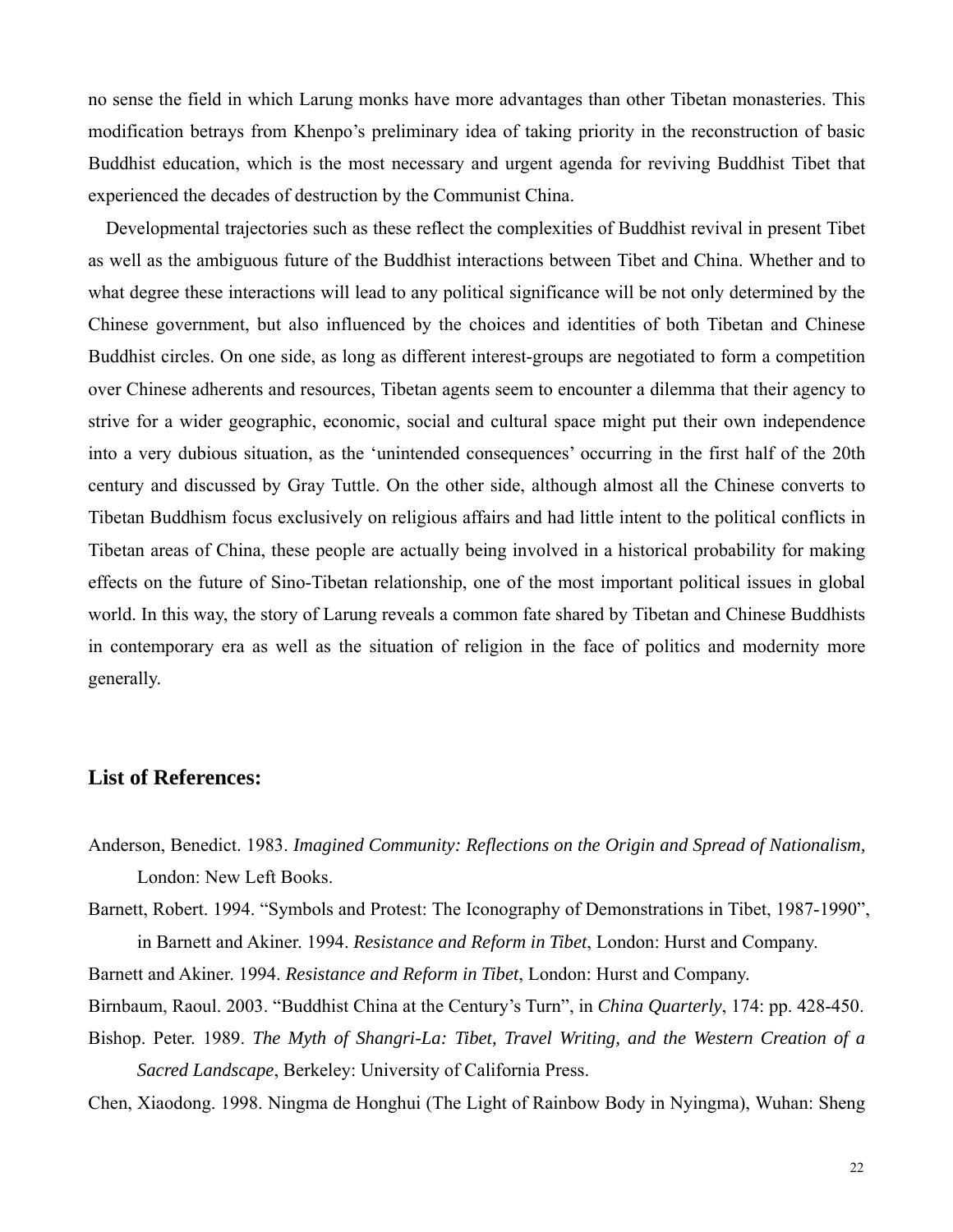Weide Investment Company

- Faison, Seth. 1999. "A 'Living Buddha' Plants an Academy", in New York Times, July 28, 1999; and in Sydney Morning Herald, July 31, 1999
- Fu, Songlin. 1932. *Xikang Jiansheng Ji (documenting the establishment of Kham province)*, Chinese Press Company (Zhong Hua Yin Shua Gong Si).
- Gyatso, Janet. 1996. "Drawn from the Tibetan Treasury: The gTer Ma Literature", in José Cabezón and Roger Jackson. 1996. *Tibetan Literature*, 147-69. Ithacha, N.Y.: Snow Lion.
- Germano, David. 1998. "Re-membering the Dismembered Body of Tibet: Contemporary Tibetan Visionary Movements in the People's Republic of China", in Melvyn Goldstein and Matthew Kapstein. *Buddhism in Contemporary Tibet: Religious Revival and Cultural Identity*, pp. 53-94. University of California Press
- Goldstein, Melvyn C. 1989. *A History of Modern Tibet: The Demise of the Lamaist State*. Berkeley: University of California Press.
- ——. 1998. "The Revival of Monastic Life in Drepung Monasteries", in Melvyn Goldstein and Matthew Kapstein. *Buddhism in Contemporary Tibet: Religious Revival and Cultural Identity*, pp. 15-52. University of California Press
- Goldstein and Kapstein. 1998. *Buddhism in Contemporary Tibet: Religious Revival and Cultural Identity*, University of California Press.
- Hevia, James L. 1995. *Cherishing Men From Afar: Qing Guest Ritual and the Macartney Embassy of 1793,* Durham, N.C.: Duke University Press
- JGSDXFRYBZYGJJ. 1999. *Jin'gang Saduo Xiufa Ruyi Baozhu Yigui Jiangji* (*Instruction of the Ritual of Precious As-You-Will Pearl of Vajrasattva Practice)*, issued by Larung Academy, Sertar.
- Kapstein. Matthew. 2004. "A Thorn in the Dragon's Side", in Morris Rossabi. 2004. Governing *China's Multiethnic Frontiers*, Seattle and London, University of Washington Press.
- Liang, Yongjia. 1995. *Diyu de Dengji: yige Dali Cunzhen de Yishi yu Wenhua* (*The Hierarchy of Locations: Ritual and Culture in a Dali Town)*, Beijing: The Press of Social Scientific Literatures.
- Liu, Melinda and Mahakian, Rusty. 2001. "Trouble in Shangri-La: A Religious Crackdown Targets Tibetans in Remote Sichuan", in Newsweek, September 17, 2001 Issue.
- Lopez. Donald S. 1998. *Prisoners of Shangri-La: Tibetan Buddhism and the West*, University of Chicago Press.
- MacInnis, Donald E. 1996. "From Suppression to Repression: Religion in China Today." in *Current History* 95: 284-89.
- Overmyer, Daniel L. 2003. "Religion in China Today: Introduction." in *China Quarterly* 174: 307-16.